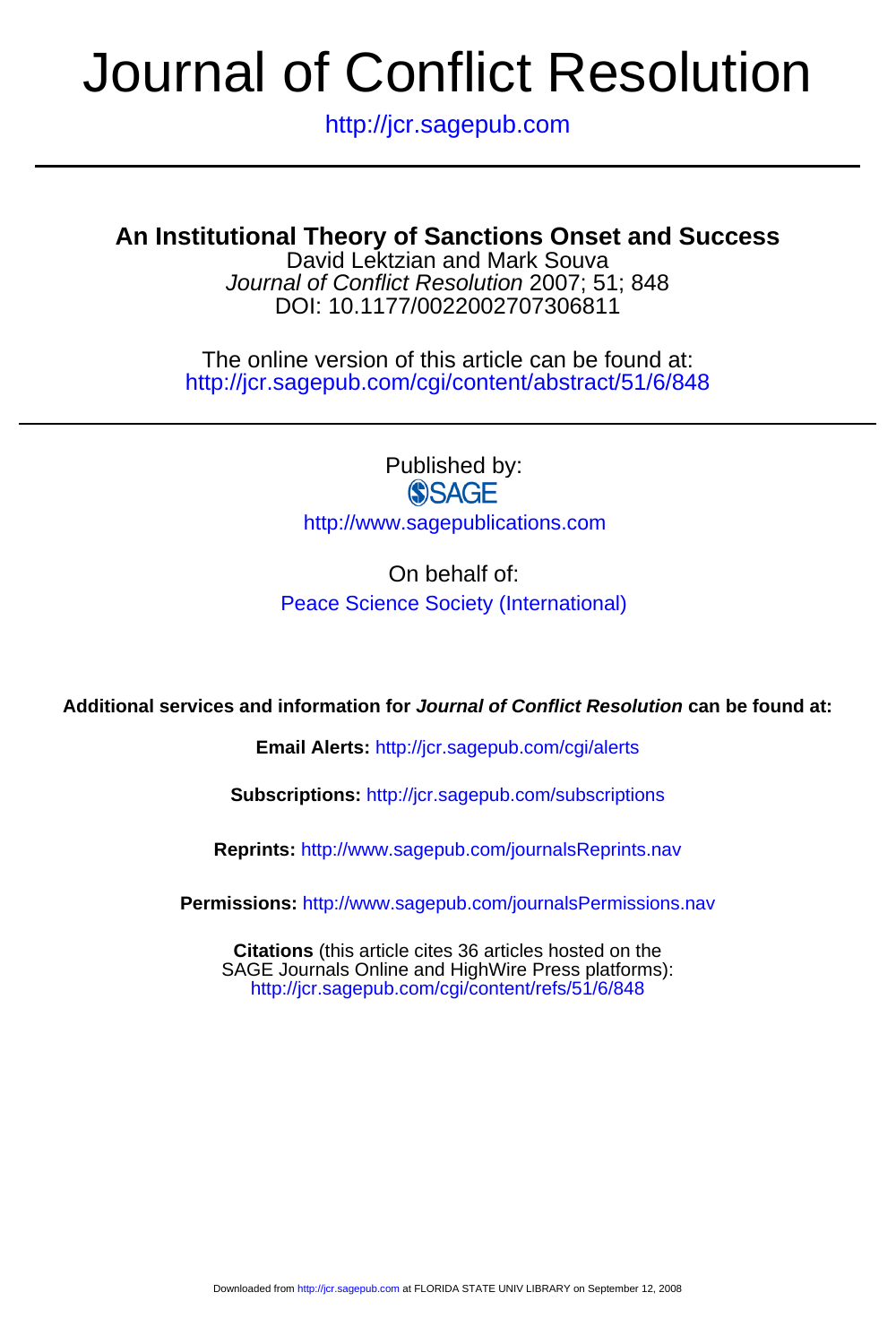Journal of Conflict Resolution

Volume 51 Number 6 December 2007 848-871 2007 Sage Publications 10.1177/0022002707306811 http://jcr.sagepub.com hosted at http://online.sagepub.com

# An Institutional Theory of Sanctions Onset and Success

David Lektzian Department of Political Science Texas Tech University, Lubbock Mark Souva Department of Political Science Florida State University, Tallahassee

Why do economic sanctions sometimes succeed, but often fail, to produce a policy change? The authors argue that the effect of economic punishment is conditional on a state's political institutions. In all cases, the key to sanctions success is to generate political costs for the target regime's winning coalition. However, because of different institutional incentives, economically punishing sanctions are less likely to succeed against a nondemocratic target than against a democratic target. Sanctions increase rents. This benefits nondemocratic leaders more than democratic ones. Also, nondemocratic leaders have smaller winning coalitions, so their core constituents suffer less from sanctions than democratic leaders. Additionally, the authors' strategic argument leads to novel hypotheses regarding the initiation of sanctions. They test hypotheses from their political cost argument against all dyadic sanctions cases between 1948 and 1990, using two different dependent variables and a censored selection estimator to take into account the strategic nature of sanctioning.

Keywords: sanctions theory; democratic institutions; economic restrictions; selectorate theory

In a seminal study on economic sanctions, Hufbauer, Schott, and Elliott (1990) conclude that sanctions are successful about one-third of the time they are used. n a seminal study on economic sanctions, Hufbauer, Schott, and Elliott (1990) Most analysts of economic sanctions, however, argue that sanctions are rarely effective in bringing about policy change (Galtung 1967; Wallensteen 1968, 2000; Doxey 1971; Knorr 1975; Barber 1979; Olson 1979; Renwick 1981; Kaempfer and Lowenburg 1988, 1992; Pape 1997; Haass 1998; Askari et al. 2003). Critics of sanctions effectiveness often rely on a few prominent cases of sanctions failure, such as the League of Nations sanctions against Ethiopia in 1935, which failed to make Italy reverse course. Nevertheless, even the staunchest critics of sanctions admit that they sometimes elicit policy changes. For instance, American sanctions

Authors' Note: The authors would like to thank William Berry for helpful comments on earlier drafts of this article. Our dataset and Stata do files are available at http://jcr.sagepub.com/supplemental.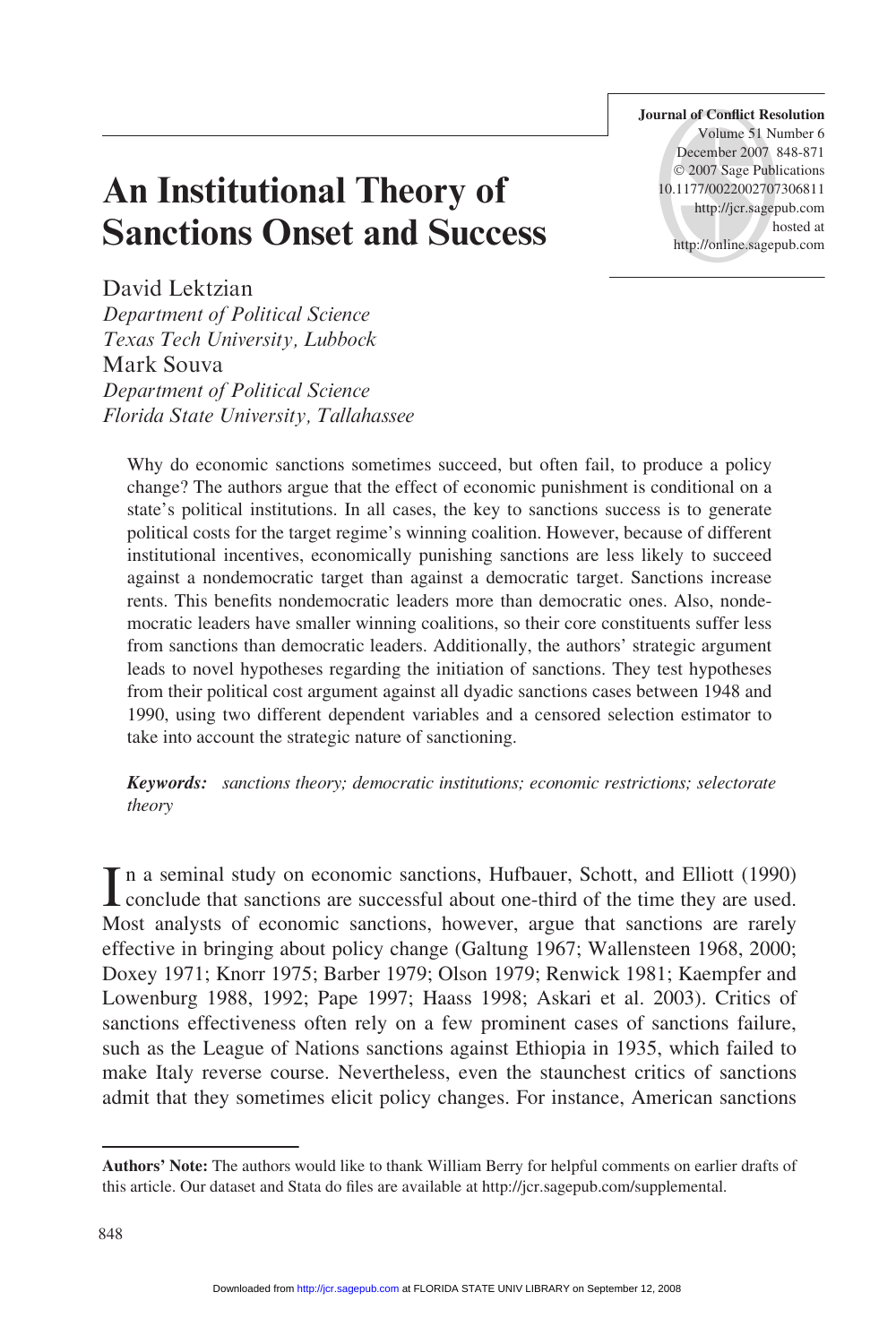against Great Britain and France in 1956 are generally viewed as successfully coercing those states into changing policies. This debate motivates our research: why do sanctions sometimes succeed, but often fail, to produce a policy change in the target?

Contrary to research that argues for and consistently finds that ''the greater the cost of sanctions to the target, the greater the likelihood they will succeed'' (Drury 1998, 508), we argue that the effect of economic punishment is conditional on a state's political institutions. In particular, we hypothesize that economically punishing sanctions are less likely to succeed against a nondemocratic target than they are against a democratic target. The reason for this conditional relationship is twofold. First, sanctions increase a leader's ability to extract rents. Greater rents increase a nondemocratic leader's ability to hold onto power, but greater rents do not increase a democratic leader's ability to retain office. Second, the pressure to yield to sanctions depends critically on who is bearing the brunt of the costs in the targeted state. To succeed, sanctions need to target the regime's winning coalition, the size and composition of which depend on a state's political institutions. Against a democracy, where the winning coalition is large, economic sanctions are more likely to produce a policy change if they are relatively broad and affect many groups in society. Sanctions that are high in cost will generally have this effect. Paradoxically, when dealing with nondemocratic countries, states should avoid broad sanctions that impose high economic costs on the population at large because most people in the country are not part of the autocratic leader's winning coalition, so the economic costs imposed on the larger population do not translate into political costs for the regime. In brief, because nondemocratic leaders generally have a narrowly defined winning coalition, broad and costly sanctions will be less successful against them than against democratic countries. To make nondemocratic leaders yield, states must be able to impose narrow sanctions affecting the core groups supporting the regime.

Previous research has identified the important role of regime type for understanding the impact of sanctions (Kirshner 1997; Hart 2000; Nooruddin 2002; Brooks 2002; McGillivray and Stam 2004; Allen 2005), but it has neither articulated nor empirically examined a conditional relationship between the cost of sanctions and the target's regime type; yet the theory we just sketched indicates that the influence of cost and regime type are mediated by each other. We investigate this conditional relationship and find that, contrary to conventional wisdom about sanctions, economic punishment does not uniformly increase the success of sanctions. Rather, we find that costly sanctions against democratic leaders tend to lead to policy compliance, but overall economic costs are not significantly related to the success of sanctions against nondemocratic leaders. Sanctions are more likely to make nondemocratic leaders yield if the costs are focused on the target regime's winning coalition; that is, sanctions are more likely to succeed against nondemocracies if the overall costs are relatively small and narrowly focused.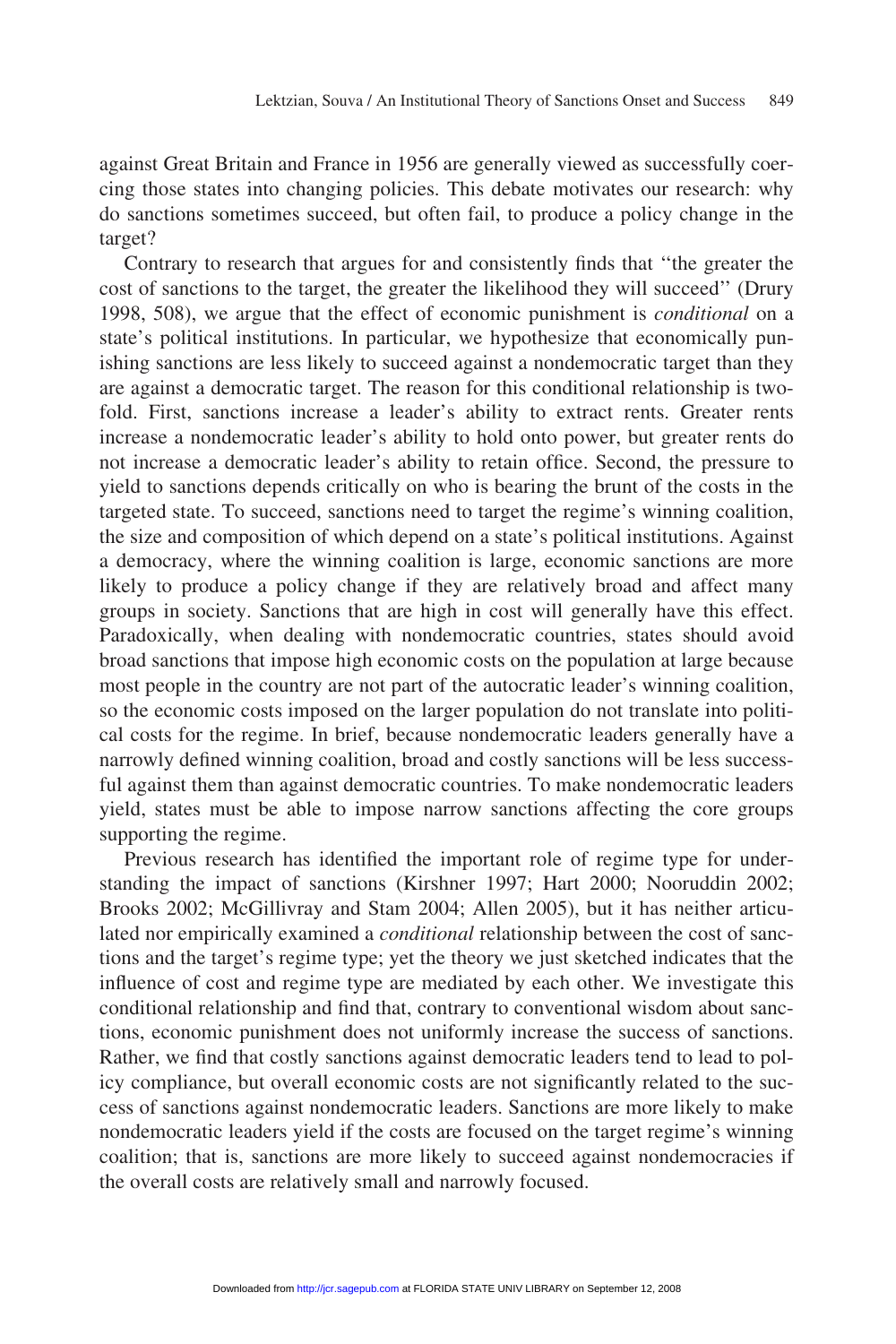The article proceeds as follows. In the first section, we present the theoretical debate addressed by this research. In the second section, we present an institutional theory of foreign policy coercion and derive testable hypotheses from it. In the third section, we present a research design for testing both the conditional effects of cost on regime type and the strategic aspect of sanctions imposition. Our empirical results are presented in the fourth section. The article concludes with a discussion of the implications of this research.

# The Sanctions Success Debate

Arguments about when sanctions are more or less likely to succeed can be classified into three categories: those that emphasize punishment, those that emphasize expressing particular interests, and those that emphasize institutions. Much empirical research investigating the effectiveness of economic sanctions has been motivated by a simple hypothesis: cause enough economic pain and the target will change its policy. In this traditional, or punishment theory of sanctions, the idea is that if economic sanctions are severe enough, they will harm a target state's economy. In turn, economic harm will lead to political disintegration brought about by an unwillingness of the population in the target country to suffer economically because of an internationally unpopular policy. As a result, increased pressure is placed on the target government to comply with the sanctions demand: ''the more value-deprivation, the more political disintegration'' (Galtung 1967, 388).

One variation of the economic punishment thesis underscores the value of multilateral sanctions over unilateral efforts (Martin 1992). On this account, unilateral sanctions are less likely to succeed because targets of unilateral sanctions are more likely to find alternative suppliers, thereby minimizing the economic punishment from the sanctions. In contrast, multilateral sanctions are more likely to be successful because they reduce, or eliminate, alternative suppliers. By reducing alternative suppliers, multilateral sanctions impose greater costs on the target and are more likely to succeed.

Theoretically, both the traditional and the multilateral punishment theses fall short as explanations for sanctions success because they fail to account for how economic punishment avoids creating a rally-round-the-flag effect and how institutional factors mediate the influence of economic sanctions. Instead of creating dissatisfaction with the leadership, economic sanctions may make citizens in the target country blame sender countries for their economic maladies (Galtung 1967). Indeed, nationalism often makes states and societies willing to endure considerable punishment (Pape 1997, 93).

In contrast to the punishment theory's focus on the target, the expressive theory of sanctions contends that economic sanctions are less about trying to achieve political change in the target than they are about satisfying the demands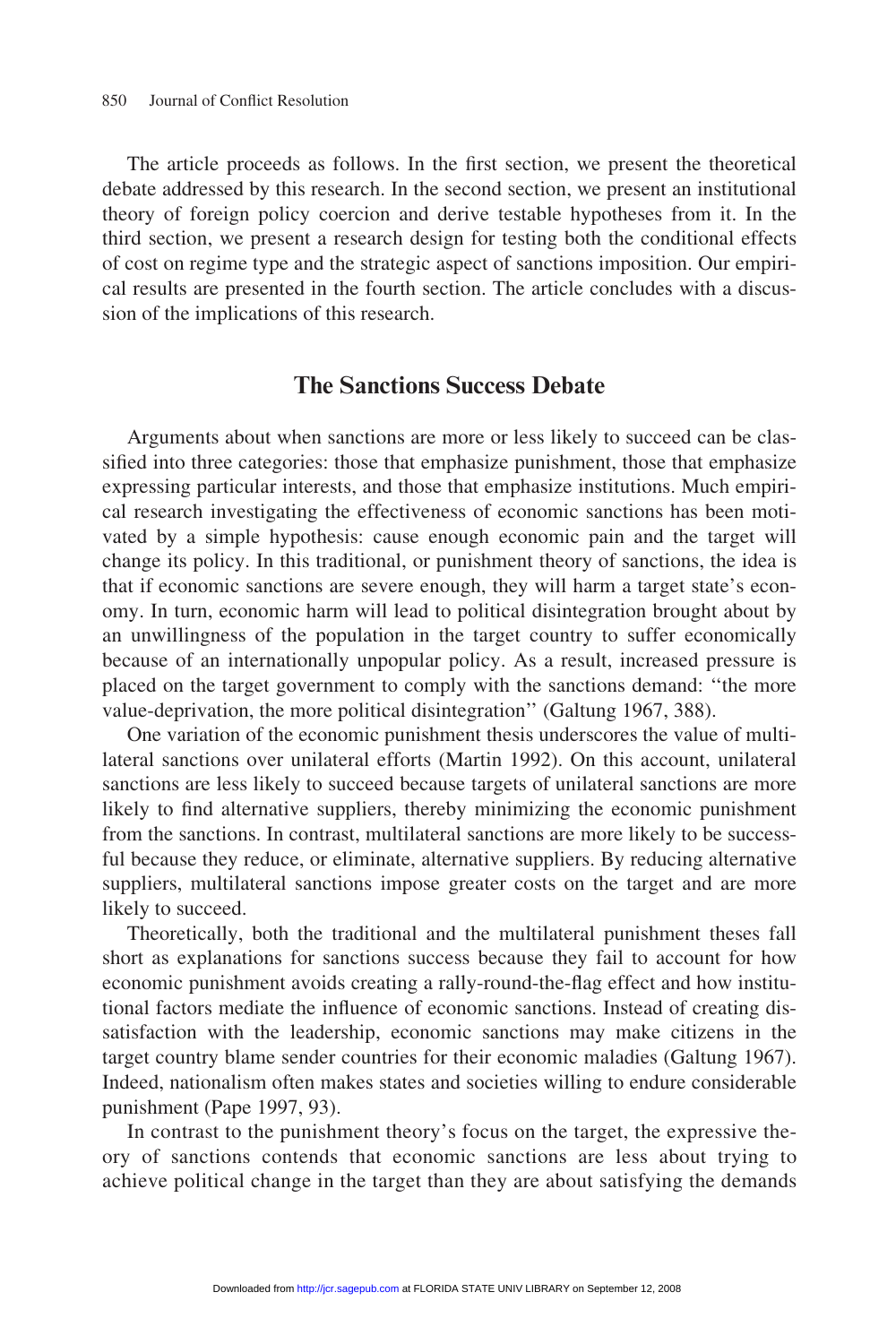of domestic constituents (see, e.g., Baldwin 1985; Lindsay 1986; Kaempfer and Lowenberg 1992; Bonetti 1997; Dorussen and Mo 2001). To evaluate the success of sanctions, one should not examine the actions of the target but the political support for the sender. Sanctions may ''rarely force compliance,'' but that ''does not refute their overall utility'' (Lindsay 1986, 153). If sanctions appease a domestic interest group, then they earn a political benefit and should be considered successful. ''Critics may deride the symbolic uses of trade sanctions as empty gestures, but symbols are important in politics'' (Lindsay 1986, 171). A symbol is all the more important when it can ''defuse domestic political pressure'' (Kaempfer and Lowenberg 2000, 160). In their analysis of the length of sanctions, Dorussen and Mo (2001) find that the greater the domestic support for continuing the sanctions in the sender state, the longer they last, and the greater the rents collected by the target government, the longer sanctions last. Nevertheless, the expressive theory does not account for when sanctions actually produce a change in the target's policies, nor does it distinguish between different types of political regimes. Sanctions are sometimes effective, even if domestic constraints in the sender nation sometimes prevent them from being applied with maximum economic costs to the target.

Institutional theories of sanctions combine elements of the punishment and expressive approaches. Like the punishment perspective, institutional theories aim to elucidate a causal mechanism leading to policy change in the target. Yet like expressive theories, the institutional approach places a greater emphasis on domestic politics. One domestic institution hypothesized to affect sanctions success is a military alliance (Drezner 1999). Dyads that share a military alliance expect less future conflict than dyads that do not share such an alliance, as such allied dyads are more willing to yield in the present since they do not worry about future demands. This approach, however, cannot account for the empirical relationship between democratic states and the initiation of sanctions (Lektzian and Souva 2003), nor the empirical findings on regime type and sanctions success (Nooruddin 2002; Allen 2005; Kirshner 1997).

Another domestic institution hypothesized to affect sanctions compliance is the sender or target's regime type. Democratic senders of sanctions, for example, will be more successful than nondemocratic senders, owing to a greater ability to generate audience costs; as a result, nondemocratic initiators of sanctions are more likely to end sanctions without success (Hart 2000). In this account, targets comply when they recognize the sender is resolved. Others place the institutional focus on the target's political regime, arguing that ''the type of regime in place mediates the relationship between masses and elites'' (Nooruddin 2002, 13; see also Allen 2005; Kirshner 1997; Brooks 2002). Despite the significance of the relationship between the target's regime type and policy change, it is not the case that all sanctions against nondemocracies fail. In the next section, we extend the institutional line of thought to better account for policy compliance and failure in both democratic and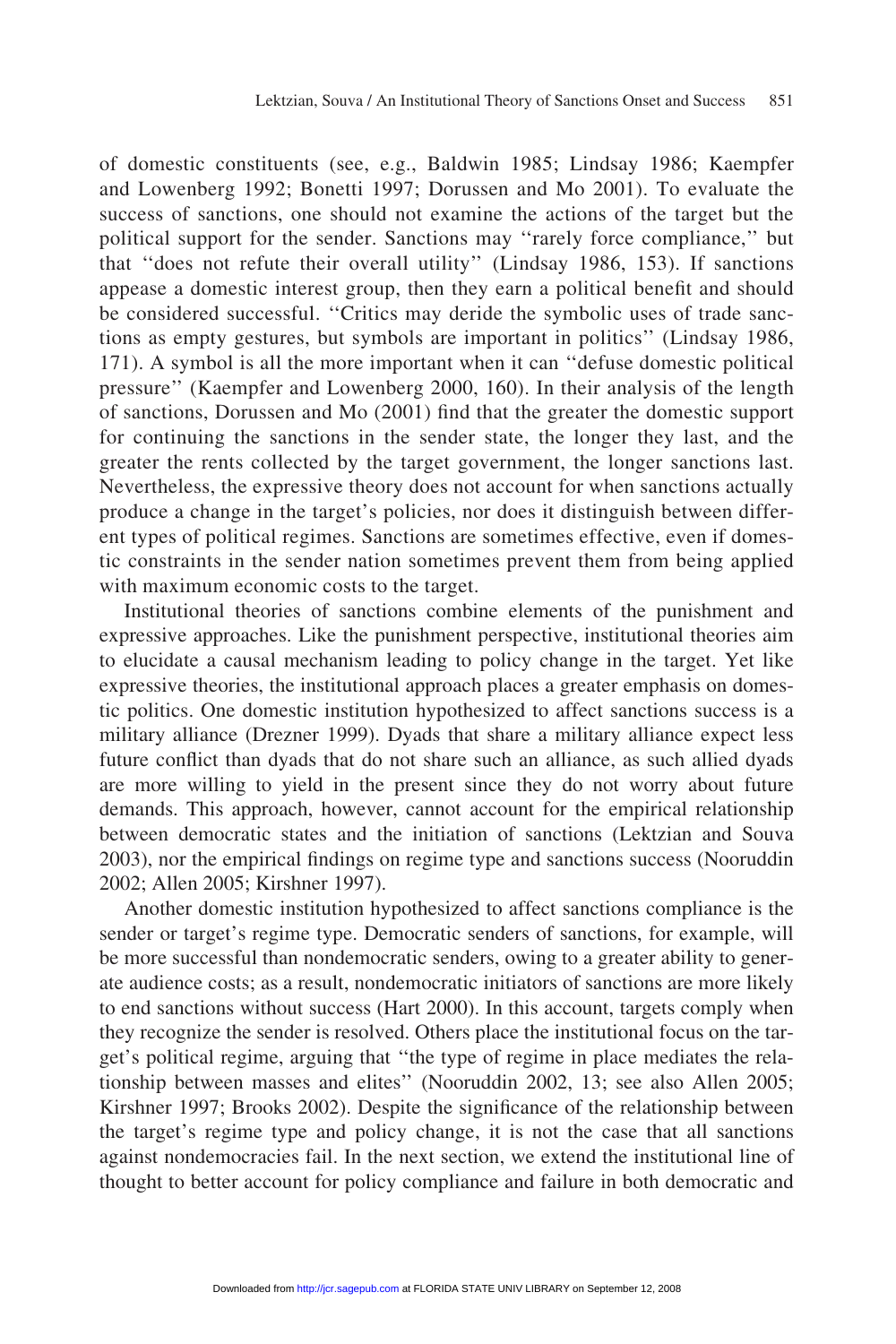nondemocratic states. Under what conditions are sanctions most likely to succeed? When are sanctions likely to succeed against nondemocratic targets?

# Institutional Theory of Economic Sanctions

We start by assuming that the target is pursuing some policy that the sender finds objectionable, that it gains some benefit from pursuing the policy that is greater than not pursuing the policy, and that it will not stop pursuing the policy of its own accord. The purpose of economic sanctions is to increase the cost to the target for continuing to pursue this policy in defiance of the sender's demands. As is well known, sanctions usually do not succeed in producing a policy change in the target. Sometimes, however, sanctions do succeed. When are sanctions likely to lead to success? In general, two factors are paramount, the political cost of the sanctions imposed on the target's leadership and the demand made of the target. In addition, the ability of economic restrictions to impose political costs on a target regime's winning coalition is influenced by the state's political institutions.

#### Economic Restrictions, Domestic Institutions, and Political Costs

Where the traditional theory of sanctions emphasizes the importance of imposing economic costs on the general population, we argue that economic sanctions will be most successful when they impose political costs on a leader's winning coalition. Leaders desire to retain political office, and to retain office, leaders respond to the demands of their key constituents, or winning coalitions (see, e.g., Bueno de Mesquita et al. 1999). In nondemocratic states, a leader's key constituency is typically a small group of elites that must remain satisfied for the leader to remain in office. The small size of the winning coalition in a nondemocracy encourages a reliance on the distribution of private goods to keep key constituents satisfied. As Mexican dictator Porfirio Diaz said when explaining how he ruled so long (1876-1911), "A dog with a bone in his mouth cannot do two things: he cannot bark and he cannot bite'' (Elliott 1997, 196). As long as this core group of constituents remains satiated with private goods, autocratic leaders face few difficulties in holding office. In a democracy, however, the winning coalition is relatively large, around 50 percent of the population. The difference in the size of democratic and nondemocratic winning coalitions leads to different behavioral incentives, especially in the face of economic pressure. Leaders in democracies are more accountable to their publics than leaders in nondemocracies and are rewarded or punished based on the expected short-term outcome of their policies. Greater accountability means democratic leaders place a higher premium on successful public policies and overall economic prosperity than nondemocratic leaders; as a result, democratic leaders are more likely to be punished for poor public policies or failing economic conditions. This accountability follows from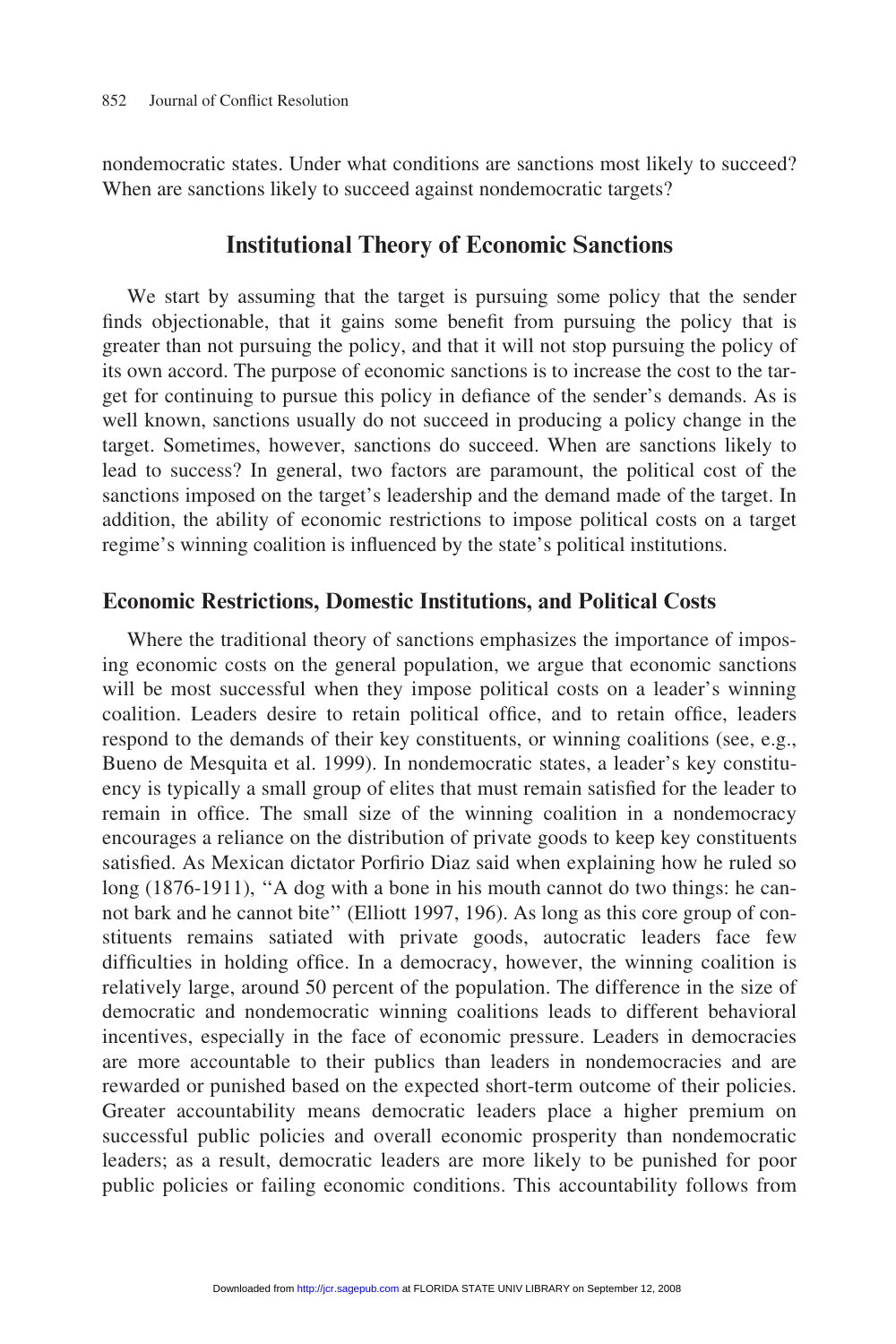democracies having larger winning coalitions (Bueno de Mesquita et al. 1999). The larger size of this political institution creates a larger incentive for leaders to pursue public goods, while political systems with small winning coalitions favor the pursuit of private goods.

These institutional incentives imply that causing significant economic harm to a nondemocracy is not likely to make it yield because nondemocracies do not suffer significant political costs from the economic failings that may arise as a result of economic restrictions. Contrary to the argument that autocracies will be less susceptible to economic sanctions because leaders have fewer constraints and are better able to manipulate the economy to counter the effects of sanctions (Bolks and Al-Sowayel 2000), we argue that even though autocratic leaders may have the capability to manipulate the economy to counter sanctions, they lack the incentive to do so. In nondemocratic regimes, the political costs of economic harm are minimal because the lack of political accountability gives the leader little incentive to alleviate civilian suffering. ''They [autocrats] have little incentive to attend to the general welfare of their citizenry, because doing so takes resources away from their critical need to provide private benefits to the essential few'' (Bueno de Mesquita and Root 2000, 78). Consequently, imposing strict economic restraints on the economy is unlikely to jeopardize an autocratic leader's hold on power (see also Wagner 1988) and, as explained below, may stimulate economic opportunities for rent seeking that strengthen the leader's position.

Economic sanctions also increase the target government's ability to extract rents from its population, but rent seeking is both easier and more advantageous for leaders of autocratic countries than for those operating under the restrictions of democratic institutions. Rent seeking is promoted whenever restrictions are placed on economic transactions. Autocrats are better positioned to exploit rent seeking than leaders in democratic states because they exercise greater control over the domestic economy. Sanctions restricting imports to the target will raise the prices of previously imported goods, generating excess profits for domestic producers and smugglers of those goods. Restrictions prohibiting exports from the target will result in prices below world market prices and provide incentives for smugglers to purchase those goods domestically and sell them abroad at world prices for a profit. The greater the effect of sanctions on terms of trade, the greater the potential profit to be achieved. Governments with a great deal of control over the economy are well positioned to encourage smuggling and grant domestic contracts in return for political loyalty (Kaempfer, Lowenberg, and Mertens 2004; Kaempfer and Lowenberg 1999). Thus, ''The rents from sanctions either present direct economic benefits for the government or allow it to increase political control—that is, indirect political benefits'' (Dorussen and Mo 2001, 47).

Another reason rent seeking is more politically advantageous for autocratic leaders than democratic leaders is that strengthening political control over society necessarily conflicts with liberal democratic norms, thereby reducing the benefits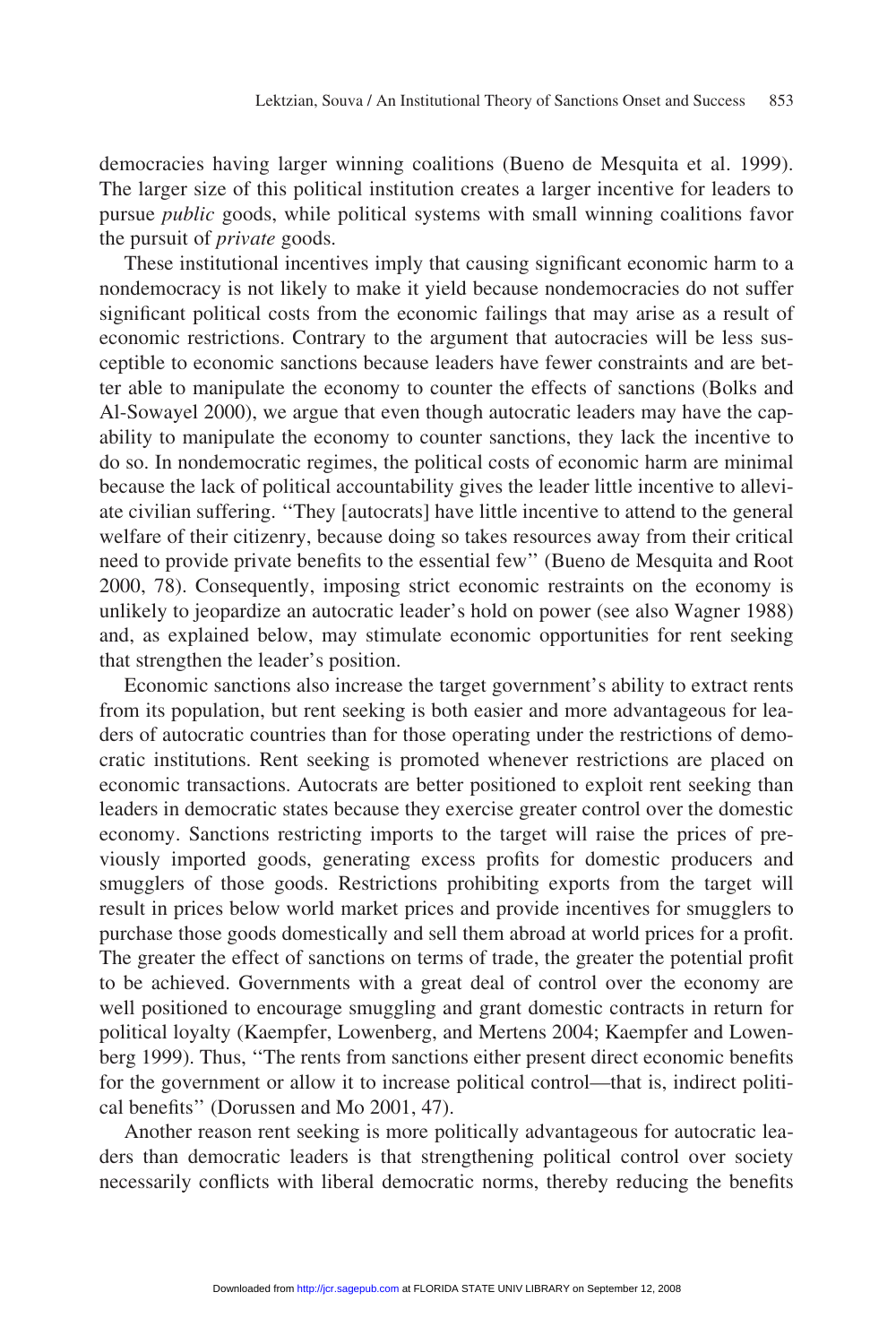of increased control for democratic leaders, while the societal costs of increased political control for an autocrat are low. In summary, increases in rents increase an autocratic leader's ability to stay in power more than a democratic leader's ability to hold onto office. Moreover, these institutional dynamics imply that the effect of significant economic punishment is conditional on the target's regime type. The greater the economic cost imposed on a nondemocratic regime, the less likely it is to yield. However, significant economic costs imposed on a democratic regime will make it more likely to yield to sanctions.

#### The Size of the Demand

In addition to the political costs imposed on the leadership, sanctions success depends on the size of the demand made of the target. The institutional approach's emphasis on the motivation of leaders to retain office helps focus attention on the importance of the relationship between the political costs of concession compared to the expected political costs that could be imposed through the use of sanctions. Sanctions, even under the best of circumstances, can only generate so much pressure, while some demands, such as leadership change, carry a prohibitively heavy price. The political impact of costly sanctions, then, will be outweighed by the costs of complying if acquiescence to the demand carries greater political costs than the sanctions can threaten to impose. Indeed, Hufbauer, Schott, and Elliott (1985, 80) qualify their conclusions on sanctions success by adding, ''The success rate importantly depends on the type of goal sought,'' with success being considerably more likely for minor goals than for major goals. It is necessary, then, to incorporate the demand into any analysis of sanctions success. Politically costly sanctions may lead to success, but only if the political cost of compliance is not outweighed by the political cost of enduring sanctions.

#### Initiation and Success

Although the focus of this research concerns when sanctions are likely to succeed in producing a policy change in the target country, our theoretical expectations regarding the success of sanctions are informed by an understanding of the selection process that leads to the use of sanctions. We contend that the set of observed sanctions cases is not random because both the initiator and target select themselves into the sample (see also Nooruddin 2002; Smith 1997), and this has implications for the effect of some independent variables on the success of sanctions. If sanctions are the product of a strategic process, then failure to account for this can bias empirical results. Outside of Nooruddin (2002), not taking into account this selection process is a central flaw in most empirical evaluations of sanctions success.

Political regime type and economic interdependence both exert an influence on the selection of observed cases of sanctions. Sanctions, like any coercive threat,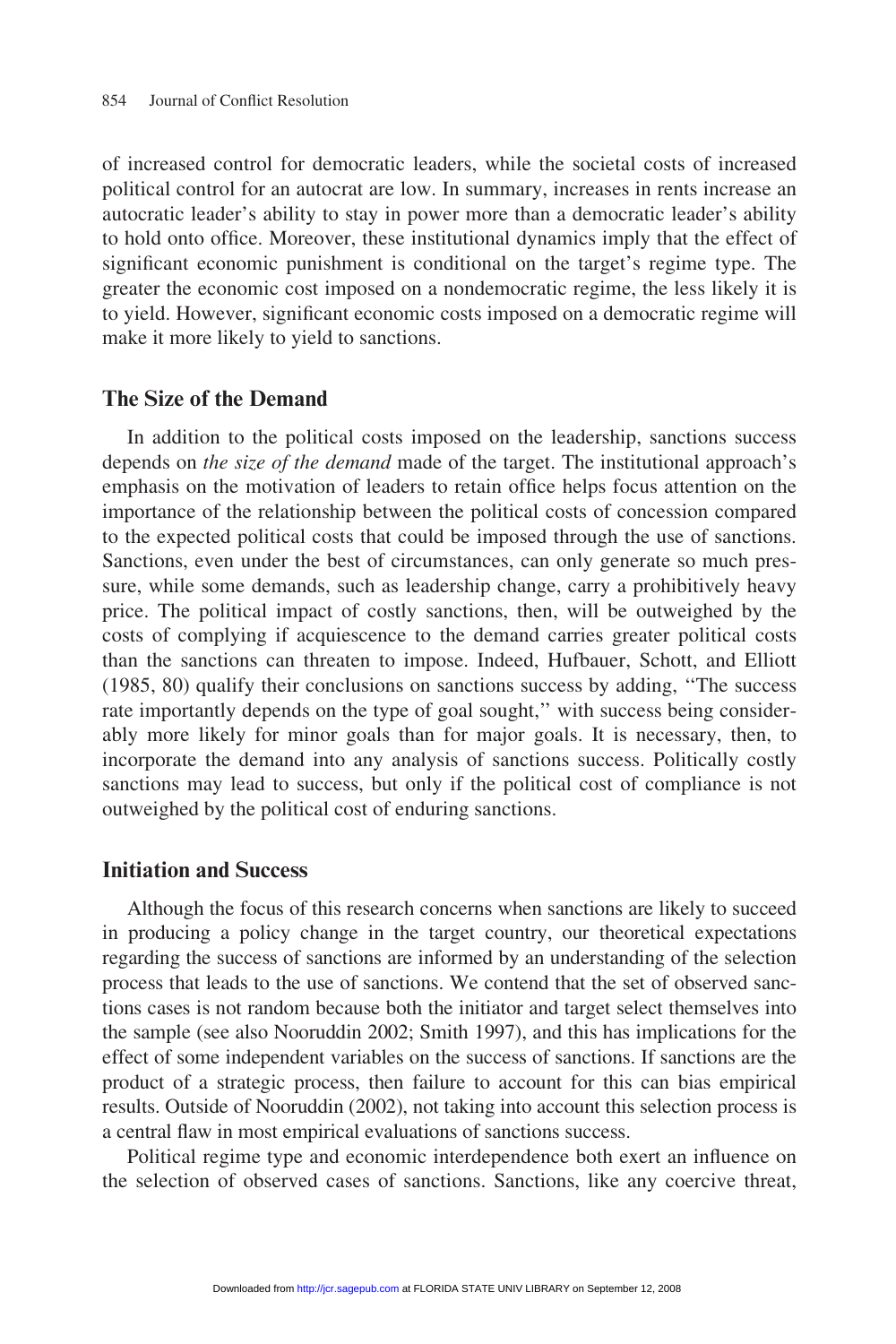only occur when a threat is credible but not sufficiently severe to bring about compliance (Hovi 1998; Hovi, Huseby, and Sprinz 2005). If a threat is credible and sufficiently severe, then the target will yield prior to full implementation of the threat. If a threat is not credible, the sender prefers to back down rather than carry out its threat, regardless of the proposed severity.

Because sanctions harm the sender's economy as well as the target's, greater economic interdependence discourages the actual implementation of sanctions by making the sender's threat both sufficiently severe and noncredible. Thus, one side or the other is likely to back down and sanctions are unlikely to occur. On the other hand, when economic interdependence is low, sanctions are likely to be both credible and insufficiently severe, making them more likely to be initiated. The result is that trade interdependence constrains the use of sanctions. Because of these two economic constraints on the initiation of sanctions, contrary to conventional wisdom, we expect that target trade dependence will have little effect on the success of sanctions once they are implemented. Once targets, with full knowledge of their ex ante level of trade dependence, select themselves into sanctions, target trade dependence should have little influence on the success of sanctions that are actually implemented.

Previous research examining the initiation of sanctions has argued that democratic regimes not only have larger winning coalitions than nondemocratic states, these larger winning coalitions encompass a greater variety of interest groups (Lektzian and Souva 2003). In turn, more interest groups in a winning coalition results in a greater reliance on sanctions as a policy tool because ''sanctions are designed specifically to benefit interest groups in the sanctioning countries''; in other words, ''majoritarian democratic politics will tend to overproduce such special interest legislation'' (Kaempfer and Lowenberg 1992, 43). The result is that democratic countries will tend to overproduce policies such as economic sanctions in response to domestic demands. Moreover, because they are enacted in response to domestic demand, democracies are likely to devise their sanctions in a way that satisfies the demands of those domestic coalitions, making democracies very credible in their threats of sanctions. This expectation is also consistent with those developed in the democratic peace literature, where it is generally argued that democratic states are better able to make credible threats.

However, while democracies may be very credible in their threats of sanctions, those threats may not always be viewed as sufficiently severe by the target. Generally, democracies are unlikely to impose extremely severe sanctions because these are the type of sanctions most likely to harm the democratic sender's economy if implemented. The result is that democracies will tend to use sanctions more frequently because their threats will tend to be both credible and insufficient. This is particularly likely of sanctions threatened by democracies against autocracies because the targeted leader is both politically isolated from the economic costs of sanctions and ideologically opposed to the overall goals of the sending nation.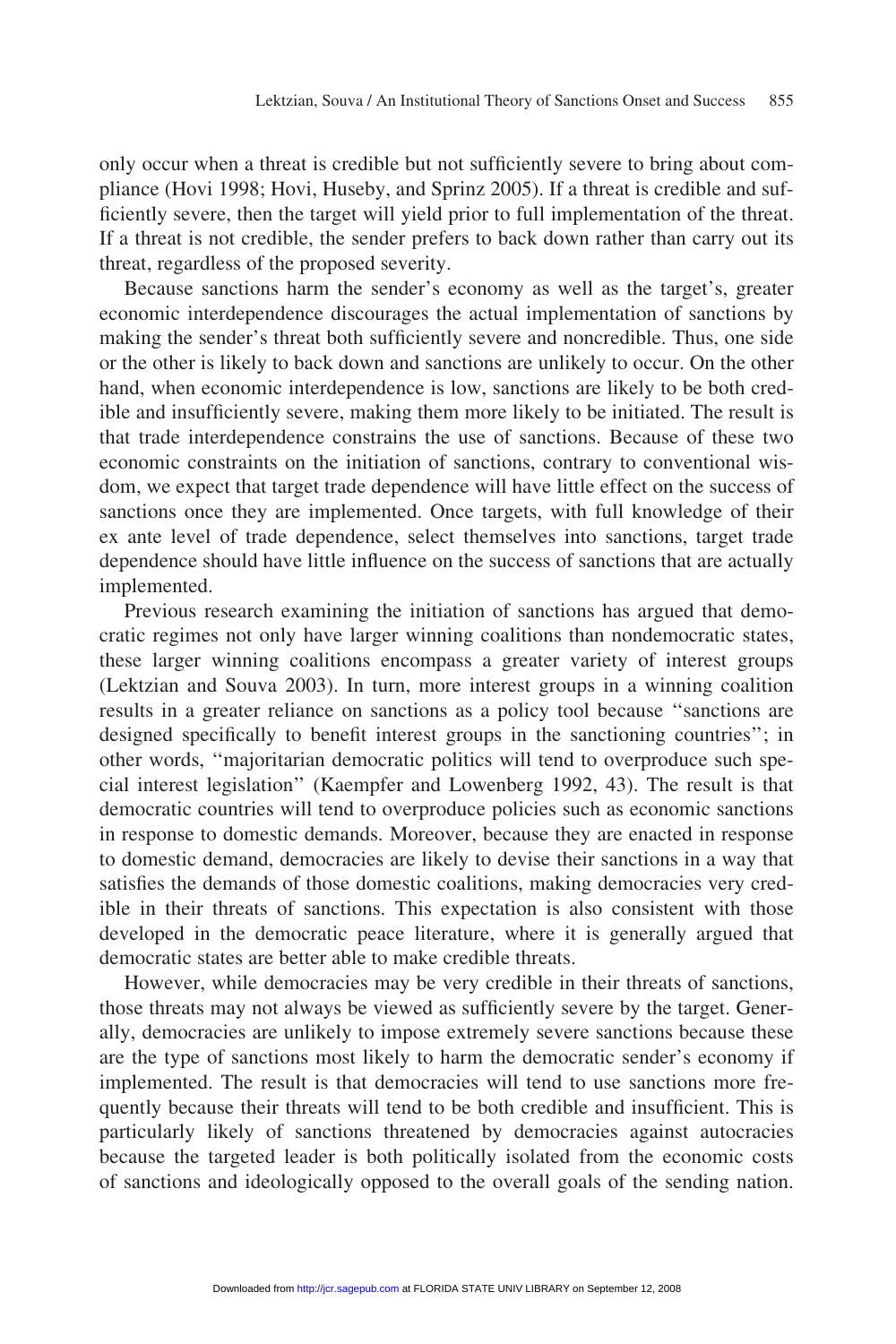By contrast, democratic targets are more likely to be held responsible for economic failings and are more likely to view the threatened costs of sanctions as sufficiently severe. Therefore, while democracies use sanctions more frequently, they tend not to use them against other democracies as often as they use them against autocracies.

If sanctions occur because states select themselves into them, then we cannot evaluate the success of sanctions without first taking into account the factors that lead to the imposition of sanctions.

In summary form, we have the following hypotheses:

Hypothesis 1: The correlation between sanctions initiation and sanctions success is not equal to zero.

Hypotheses on the initiation of sanctions are as follows:

- Hypothesis 2: Jointly democratic dyads are less likely to experience sanctions than other types of dyads.
- Hypothesis 3: As economic interdependence increases, sanctions are less likely to occur.

Hypotheses on the success of sanctions are as follows:

- Hypothesis 4: The marginal effect of economic cost is conditional on the target's regime type. Increasing economic costs is more effective against democratic than nondemocratic targets.
- Hypothesis 4a: Against nondemocratic regimes, increasing economic costs to the target economy will not increase the likelihood of success.
- Hypothesis 4b: Against democratic regimes, increasing economic costs to the target economy increases the likelihood of success.
- Hypothesis 5: The greater the demand made of the target, the less likely the target is to comply.

# Research Design

#### Sample and Unit of Analysis

Given that we are analyzing when leaders of states comply or do not comply with sanctions demands and that this decision is partly dependent on the relationship between the states, the unit of analysis for this research is the dyad-year. To identify cases of sanctions, we employ Hufbauer, Schott, and Elliott's (1990) sanctions data set. As Nooruddin (2002, 6) notes, ''The Hufbauer, Schott, and Elliott data set has been the subject of all published empirical studies of sanction success and is the source of the extant knowledge in the discipline on this topic.'' For cases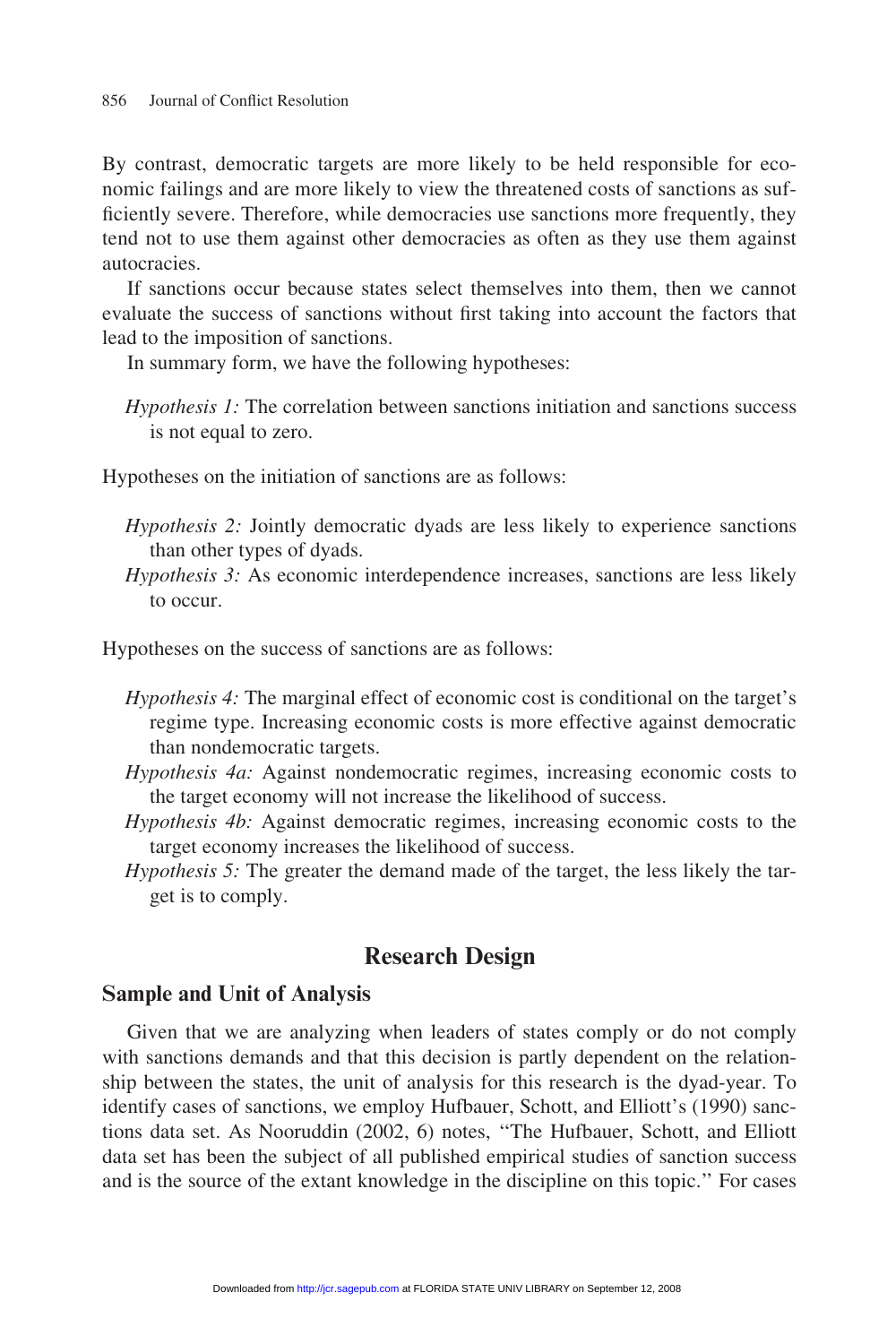involving multiple senders or targets, we disaggregate them into distinct dyads following the coding rules of Lektzian and Souva (2001, 2003) and Nooruddin (2002). For example, Hufbauer, Schott, and Elliott Case no. 71-1 has the United States sanctioning both India and Pakistan in 1971. We treat this as two cases of sanctions, one for the U.S.-India dyad and one for the U.S.-Pakistan dyad.

#### Method of Estimation

Unlike most research on sanctions, we posit a two-stage process for evaluating sanctions success.<sup>1</sup> In the first stage, one state decides whether to sanction another state. In the second stage, we evaluate the determinants of successful sanctions. The second stage is conditional on the first stage; successful sanctions can only occur if sanctions have first been implemented. The nature of this data-generating process means that the set of observed sanctions is not a random sample of cases. Censored regression estimators address this issue by estimating two equations. After running the first equation on all observations, one computes the inverse Mills ratio. Then, we estimate the model for the selected sample, which in this case is the set of observed sanctions, and include the inverse Mills ratio from the first stage. If the parameter on the inverse Mills ratio is statistically significant, there is sample selection. This permits a test of Hypothesis  $1<sup>2</sup>$ .

#### Dependent Variables

Given our theoretical expectations linking the use of sanctions with sanctions success, we have two dependent variables, one for the imposition of sanctions and one for the success of those sanctions that are imposed. The variable Sanction is coded one for each year that Hufbauer, Schott, and Elliott (1990) record sanctions as in place for that dyad. Dyad-years in which sanctions are not occurring are coded zero.

What constitutes a successful sanctions episode? Baldwin (1985) argues that if sanctions impose a cost on the target, then they are successful. The problem with this position is that it makes it nearly impossible for sanctions to fail. If trade or aid is curtailed, as sanctions imply, then some economic cost is imposed. On the other hand, Pape (1997) argues that sanctions are successful only if no other factor played any role in the target changing policies. This, of course, is unrealistic. Policy makers rarely employ a single tool. Instead, we argue that success occurs when the target changes policies, and we address alternative explanations by explicitly modeling them in our regression equation.

Pape (1997) is concerned about companion military policies, arguing that if sanctions are used in conjunction with low-level military action, then regardless of whether the target changes policies, the sanctions cannot be considered successful. Essentially, the use of low-level military action is a confounding variable, and the more appropriate way to address this concern is to include the confounding variable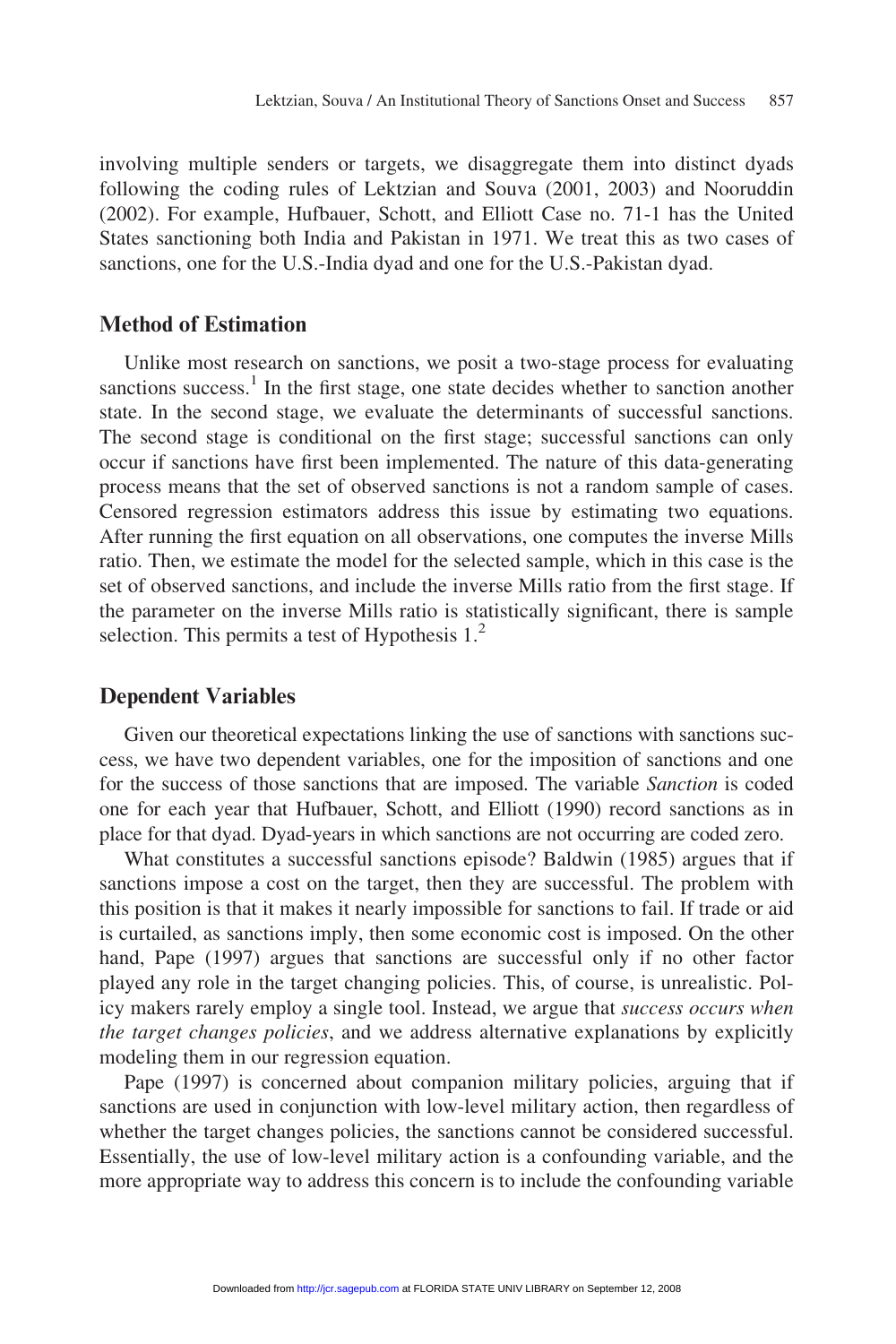on the right-hand side (Ray 2003). If a competing explanation, such as the use of military force, better accounts for cases in which sanctions lead to policy change, then including this variable in a regression analysis will lead our theoretical variables to be insignificant.

Further complicating the determination of success is the existence of multiple goals. For instance, according to Hufbauer, Schott, and Elliott (1990), the U.S. sanctions against Cuba are intended to both create regime change and, initially, to limit Cuba's support for revolutionary activity in Latin America. The sanctions have not achieved the first goal, though they may have contributed to achievement of the second goal (see, e.g., Hufbauer, Schott, and Elliott 1985; Baldwin 1985). An appropriate measure of success, then, needs to examine all of the reasons sanctions were initiated. This is precisely what Hufbauer, Schott, and Elliott (1985) have done. While it is impossible to eliminate subjectivity in coding decisions, the Hufbauer, Schott, and Elliott method ably addresses the thorniest problems and, for our purposes, enhances our ability to compare our results with previous research. Hufbauer, Schott, and Elliott's result variable follows a 4-point scale:  $1 = failed$ outcome,  $2 =$ unclear but possibly positive outcome,  $3 =$  positive outcome, and  $4 = successful outcome$ . In our data set, a case is coded as a success in the last year of sanctions if it receives either a 3, ''at least somewhat successful result,'' or 4, ''completely successful outcome'' on the Hufbauer, Schott, and Elliott result variable. Lam (1990); Dashti-Gibson, Davis, and Radcliff (1997); Hart (2000); and Nooruddin (2002) also code sanctions success in a similar way.

#### Independent Variables

Our theoretical argument leads us to expect differences between more democratic states and less democratic states. The variable Target Polity is a state's aggregate level of democracy (democracy characteristics minus autocracy characteristics) and is drawn from the Polity IV data (Marshall and Jaggers  $2000$ ).<sup>3</sup> For the initiation stage of our model, we include a variable for joint democracy based on the *polity2* variable, where a dyad is coded as a *Joint Democracy* if both countries have a polity2 score greater than or equal to six.

A weakness with existing operationalizations of cost is a general failure to incorporate the importance of sustained economic pressure over time. Sanctions tend to rely on cumulative economic pressure sustained over a period of time to circumvent an adversary's commitment and wear down the adversary. As Schelling (1966, 69) notes, ''A given amount of coercive pressure exercised over an extended period of time, allowed to accumulate its own momentum, is a common and effective technique of bypassing somebody's commitment.'' Thus, the economic cost of sanctions in any given year is not the key component of cost likely to influence leaders in the target country. The accumulation of these costs is the more important matter (see also Baldwin 1985, 100). The economic costs of sanctions are unlikely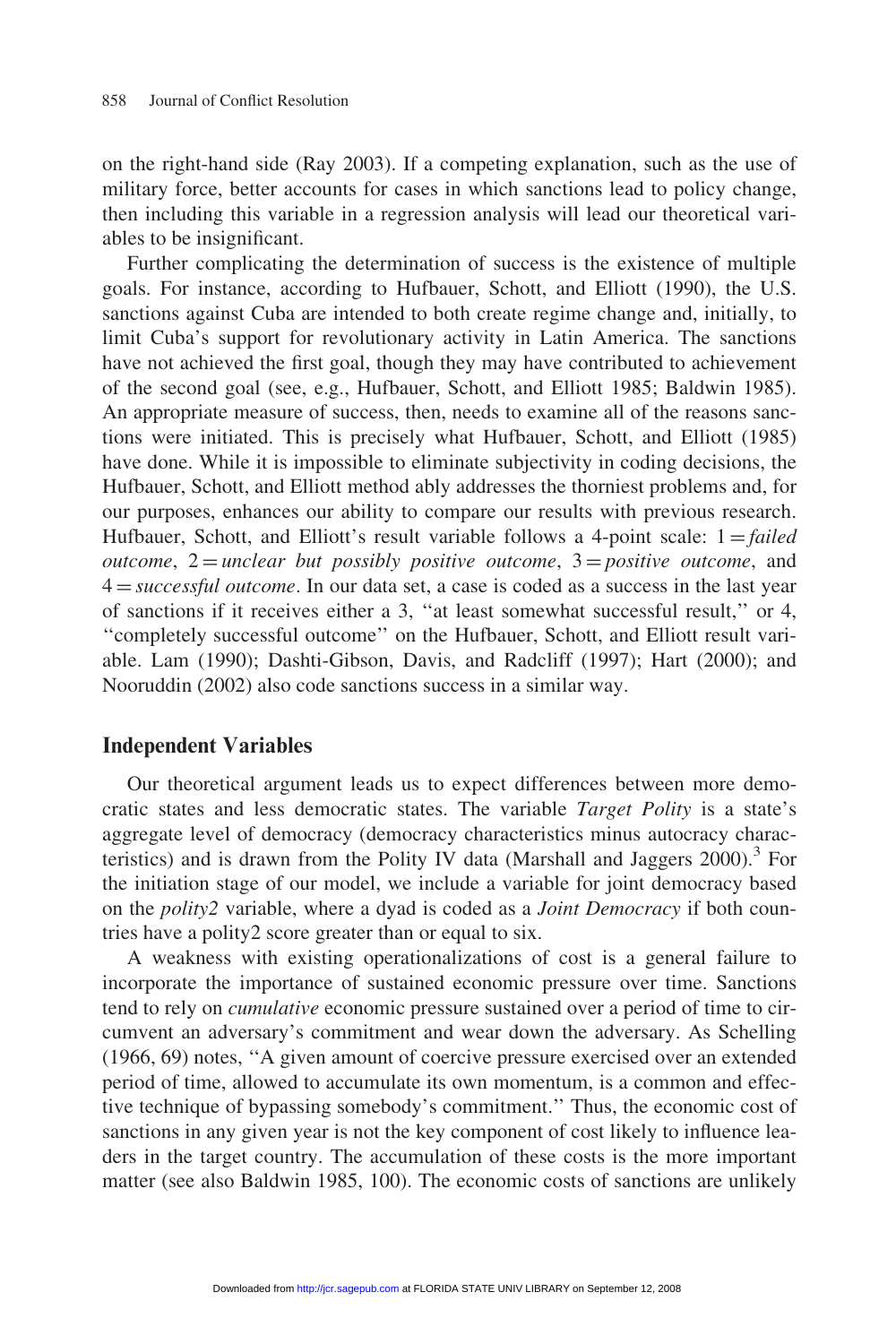to have immediate political consequences. Sanctions need time to achieve goals (Bergeijk and Marrewijk 1995). This logic is also found in the work of Marinov (2005, 571), who shows that democratic leaders and leaders of mixed regimes are more likely to be replaced during sanctions and that the risk of being replaced grows over time as sanctions proceed. Similar to Marinov, Galtung (1967, 407) argues that the political effect of sanctions will not be immediate.

Drawing on this view of how cost operates within a sanctions episode, the variable Cost is the cumulative annual cost as a percentage of the target's gross national product. While most sanctions have a relatively small impact on target GNP, the cumulative effect of these costs over a long period of time can be quite large. For example, while the average annual cost as a percent of GNP that a target incurs due to sanctions is slightly less than 1 percent, the average cumulative cost that a target has incurred at the time that sanctions end is more than 6 percent of target GNP.<sup>4</sup>

According to our theory, sanctions success depends on targeting a regime's winning coalition. However, imposing a large economic cost on a nondemocratic state is an indicator that the sanctions are not efficiently targeting that regime's winning coalition. In fact, because economic displacement increases an autocrat's opportunities for capturing and redistributing rents, large costs may actually strengthen an autocrat's political power. The opposite holds for democratic states. Because a democratic leader's winning coalition is larger and more diverse, sanctions that impose large overall costs on the target are efficiently targeting the regime's core group of supporters and are more likely to be successful. To evaluate the hypothesized conditional relationship between cost and democracy, we create a variable that interacts Cost with Target Polity.

## Demand

Another component of our argument is the demand placed on the target. The more politically costly the demand is to the winning coalition in a state, the less likely that state is to comply with the demand. Although the argument is straightforward, there is much debate in sanctions research about how to incorporate a demand variable in an empirical model. Hufbauer, Schott, and Elliott (1990) record five demand categories: modest policy change, government destabilization, disrupting a minor military adventure, impairing the military potential of a country, and changing a target country's policies in a major way. Hart (2000) and Nooruddin (2002) code modest policy changes as minor demands, and all others as major demands. In contrast, Dashti-Gibson, Davis, and Radcliff (1997, 610) distinguish between two types of demands: destabilization and policy change. This argument calls for the inclusion of a dummy independent variable. Instead, they split their sample. Splitting the sample, however, is only appropriate if all of the independent variables are meant to be conditioned by the demand variable, that is, by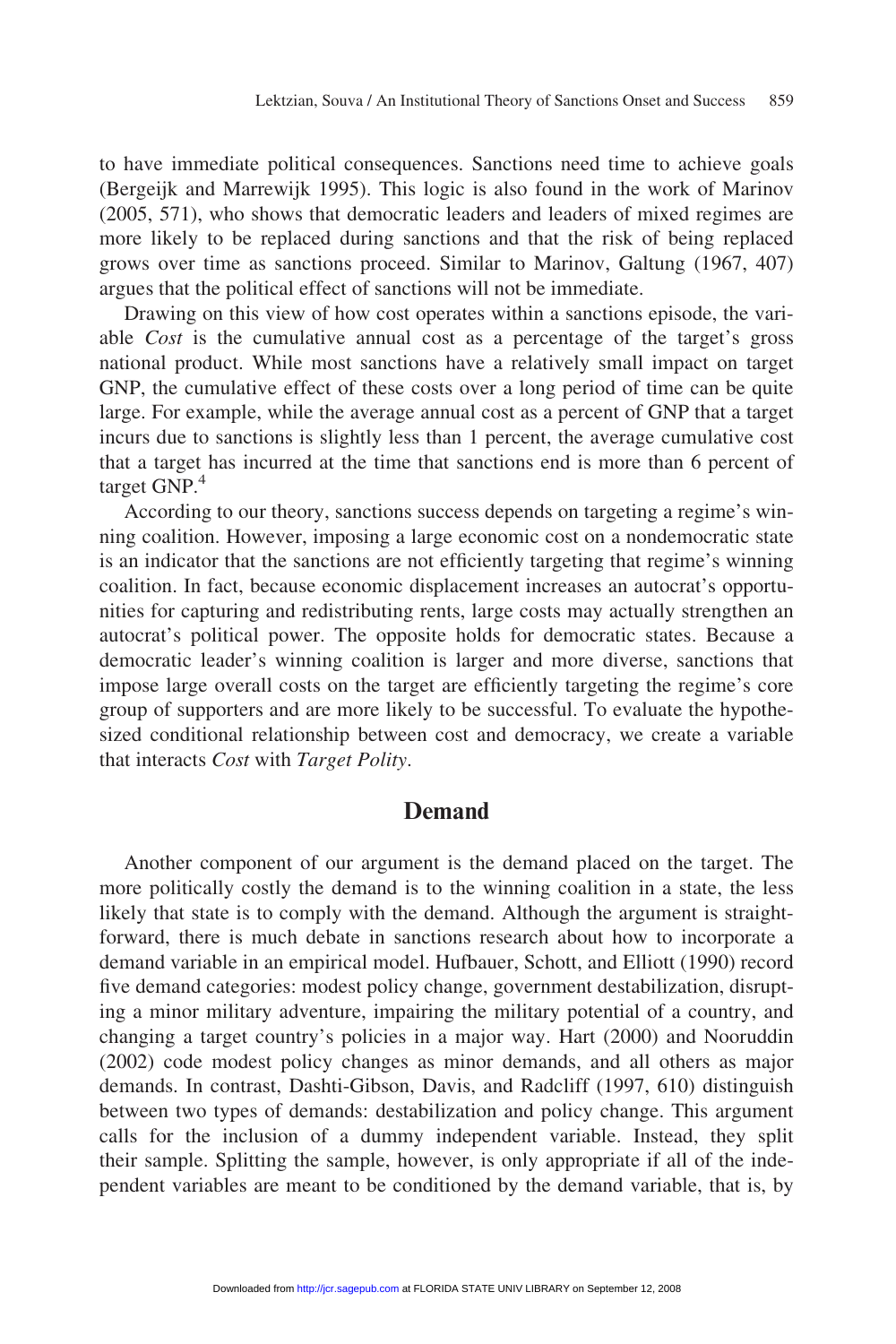the variable splitting the sample. They offer no argument to this effect. Drezner (1998, 1999) also dichotomizes the sender's demand into two categories: major demands include destabilization, disruption of a minor military adventure, and major policy change; whereas minor demands are measured as minor policy changes. Drezner drops cases where the goal was only to impair the adversary's military potential. But as noted earlier, Drezner does not include demand as an independent variable. Rather, it comprises part of his dependent variable.

Like Drezner (1999), we argue that when conflict expectations between the sender and target are high, the target is likely to fear that concessions will be used against it in the future and will see compliance with sender demands as more costly. Similarly, Colaresi (2004, 556) finds that ''leaders are more likely to be thrown out of office if they overcooperate with a rival.'' To account for this logic, we create a demand variable that incorporates both prior relations and the type of demand made of the target. The demand variable used here incorporates prior relations by indexing our dichotomous demand variable (coded  $2 = \text{major demand}$ ,  $1 =$  minor demand) with the three-category prior relations variable found in Hufbauer, Schott, and Elliott (1990). The prior relations variable is coded  $3 = prior$ antagonistic relations,  $2$  = neutral relationship,  $1$  = friendly relationship. The resulting demand variable reflects concerns for relative gains by giving greater weight to demands made by adversaries than neutrals or friends. Thus, the variable Demand is coded  $6 = \text{major demand}$  made by an adversary,  $5 = \text{minor demand}$ made by an adversary,  $4 = \text{major demand}$  made by a neutral,  $3 = \text{minor demand}$ made by a neutral,  $2 =$  major demand made by a friendly country,  $1 =$  minor demand made by a friendly country.

In the theoretical section, we hypothesized that trade interdependence will affect the likelihood of sanctions initiation. The greater the level of trade interdependence, the more potential leverage a sender can exercise over a target, but also the greater the potential damage to the sender's economy for using sanctions. We measure Trade Interdependence as the ratio of each state's trade dependence on the other state, with trade dependence measured as dyadic trade divided by GDP. Specifically, we divide the smaller trade dependence by the larger dependence producing a variable that is theoretically bounded by 0 and 1 and can take any value in between. As states become more equally dependent on one another this variable approaches 1, and sanctions should be less likely to occur. In our data, trade dependence ranges from 0 to .0011, and trade interdependence ranges from .0097 to 1. Data on dyadic trade comes from Gleditsch (2002).<sup>5</sup>

#### Alternative Explanations

Because international cooperation may result in more pressure being placed on the target, others have proposed that multilateral sanctions will be more successful. Accordingly, we include a control for whether additional states participated in the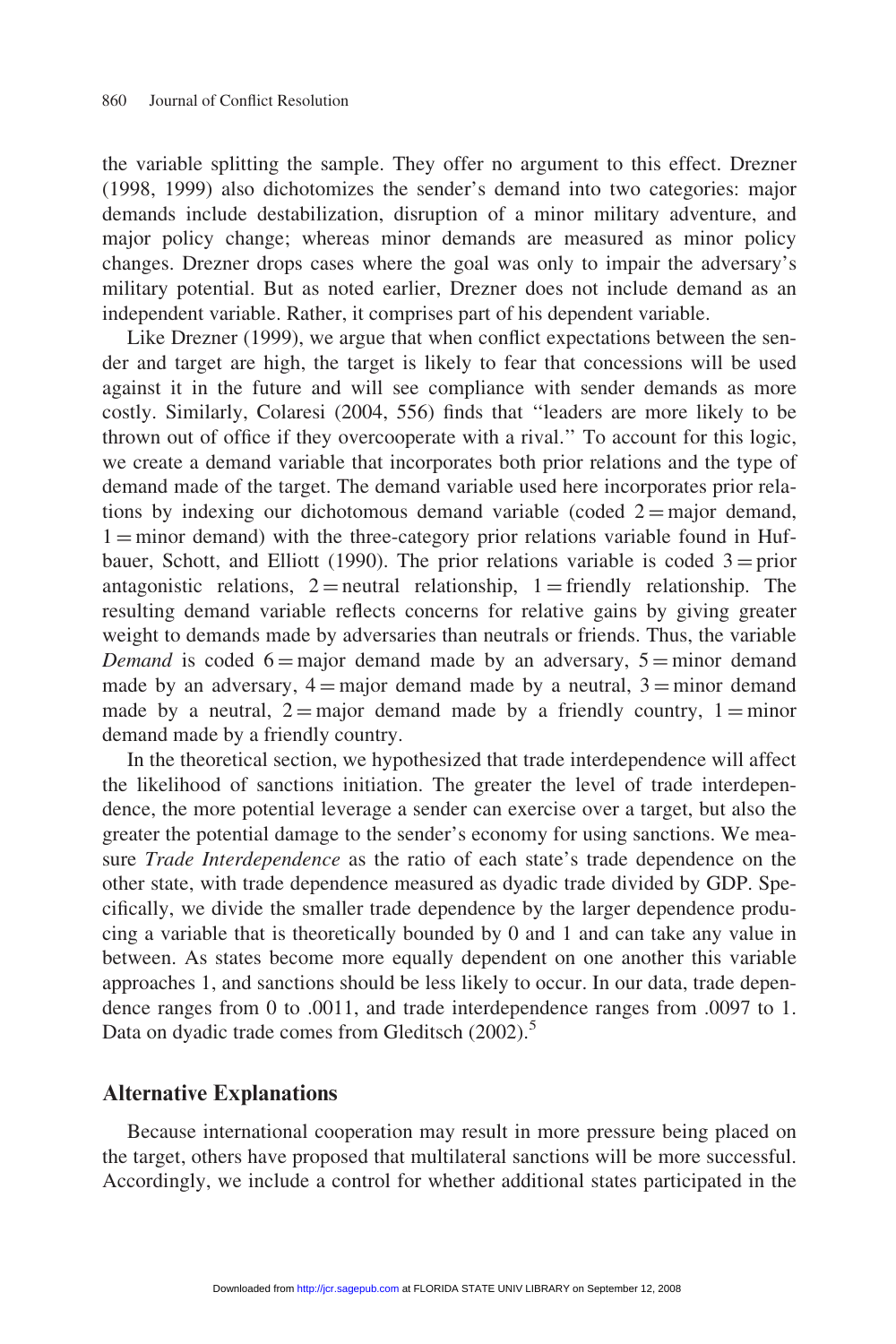sanctions. Although we do not present this as a theoretical hypothesis, the expectation most consistent with our theory is that because of the increased potential for rally effects and increased opportunity for rent seeking by the target regime, multilateral cooperation with the sender will decrease the probability of sanctions success. The variable International Cooperation comes from the Hufbauer, Schott, and Elliott (1990) data set and is coded 1 if more than one state was imposing sanctions on the target, 0 otherwise.

Cooperation by other states with the target in combating the sanctions might have a negative effect on success by providing international political support as well as alternative markets to substitute for lost trade with the sender and should be controlled for (Drury 1998). The dichotomous variable Black Knight indicates international cooperation with the target. Data come from Hufbauer, Schott, and Elliott (1990).

A variable to measure the distance between states is also included. When two actors are distant from one another, it generally diminishes opportunities to interact and reduces the probability of conflict, be it economic or military. Distance is computed using the great circle distance formula, measuring the capital-to-capital distance while controlling for the curvature of the earth.<sup>6</sup>

We include a control for the presence of military force. Pape (1997) argues that sanctions rarely succeed when military force is not used. We control for this alternative argument with the variable MID, which equals 1 if a militarized interstate dispute occurred between the sanctioning states in a given year, 0 otherwise. Data on militarized interstate disputes comes from Ghosn, Palmer, and Bremer (2004).<sup>7</sup>

Next, we produce a variable, similar in construction to our trade interdependence variable, to represent the relative strength of the economies for the two states in each dyad. The variable Relative GDP takes the GDP of the smaller economy and divides it by the GDP of the larger economy, resulting in a variable that is theoretically bound by 0 and 1. In our data, GDP ranges from approximately 7,191.3 to a little over 6.5 billion, and relative GDP ranges from approximately 0 to 1. As the size of the economies of the two countries in the dyad become more even, this variable approaches values of 1. This allows us to control for the relative economic strength of the two countries in the initiation stage. When the relative economic strength of the states in the dyad is closer to 0, we expect sanctions to be a less attractive policy option. Data for each state's gross domestic product comes from Gleditsch (2002).

Finally, since it is likely that peace begets peace and to address potential temporal dependencies in the data, we also include a measure of sanctions–peace years, the number of years since the states in the dyad last experienced economic sanctions, and three cubic spline variables (Beck, Katz, and Tucker 1998). A brief description of all the variables used in our models is provided in Appendix A.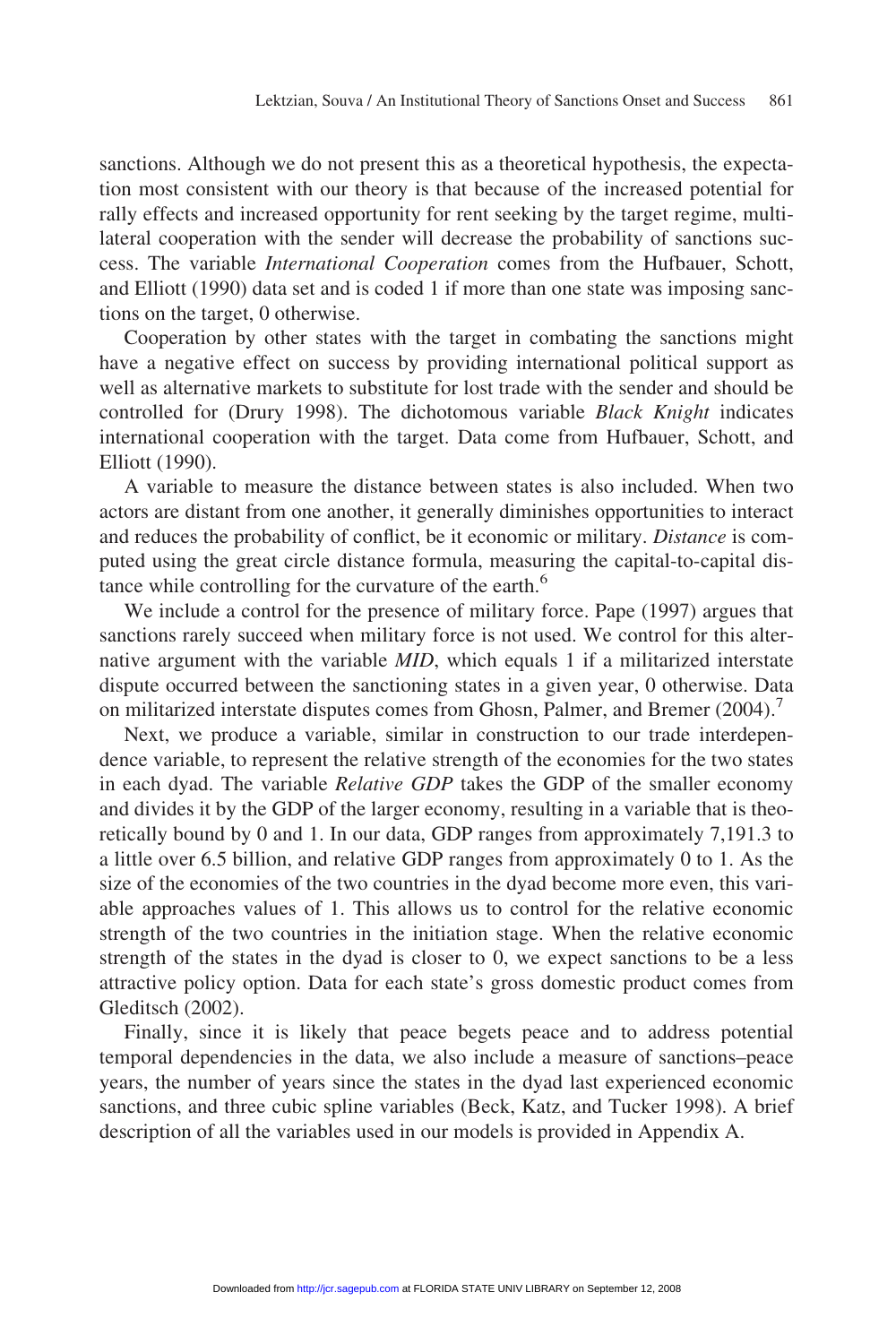|                                      | Dependent Variable: Success      |
|--------------------------------------|----------------------------------|
| Democratic sender                    | $0.697**$ (2.76)                 |
| Relative trade dependence            | $-0.451(-1.25)$                  |
| Cooperation with sender              | $-0.097(-0.52)$                  |
| Assistance to target                 | $-0.810**(-3.40)$                |
| Militarized interstate dispute (MID) | $0.800**$ (3.09)                 |
| Size of demand                       | $-0.251$ <sup>**</sup> $(-3.60)$ |
| Target polity                        | $0.027^*$ (1.80)                 |
| Target costs                         | $0.004*$ (1.60)                  |
| Target Polity $\times$ Target Costs  | 0.0005(1.00)                     |
| Constant                             | $-1.172** (-2.76)$               |

Table 1 Censored Selection Model of Sanctions Initiation and Success

| $1.872**$ (12.30)                |
|----------------------------------|
| $-0.038(-0.46)$                  |
| $0.442**$ (3.57)                 |
| $-0.281$ <sup>**</sup> $(-2.34)$ |
| $-1.60^{**}$ (-9.66)             |
| $-0.394(-1.43)$                  |
| $-0.095(-0.14)$                  |
| $.285**$ (3.16)                  |
| 301,056                          |
| 654                              |
| 58.87**                          |
|                                  |

Dependent Variable: Initiation

Note: Robust z-statistics in parentheses. Three splines and a peace years variable are included in the model but omitted for space consideration.

\* Significant at 10 percent. \*\* Significant at 1 percent.

# Empirical Findings

Before describing the results of the substantive variables in our model, we note that the selection parameter, rho, is statistically significant, indicating that the two processes, initiation and success, are linked. This provides empirical support for Hypothesis 1, as well as supporting the theoretical expectations of Smith (1997) and Nooruddin (2002) that to evaluate success it is necessary to take first-stage censoring into account. Absent a prior and linked estimation of sanctions onset, we cannot draw valid inferences regarding sanctions success.

Table 1 summarizes the findings of our multivariate, censored choice model.<sup>8</sup> Beginning with the hypotheses regarding initiation (the bottom half of Table 1), we observe that as expected by Hypothesis 2, democracies are significantly less likely to use trade sanctions against another democracy. Similarly, as trade interdependence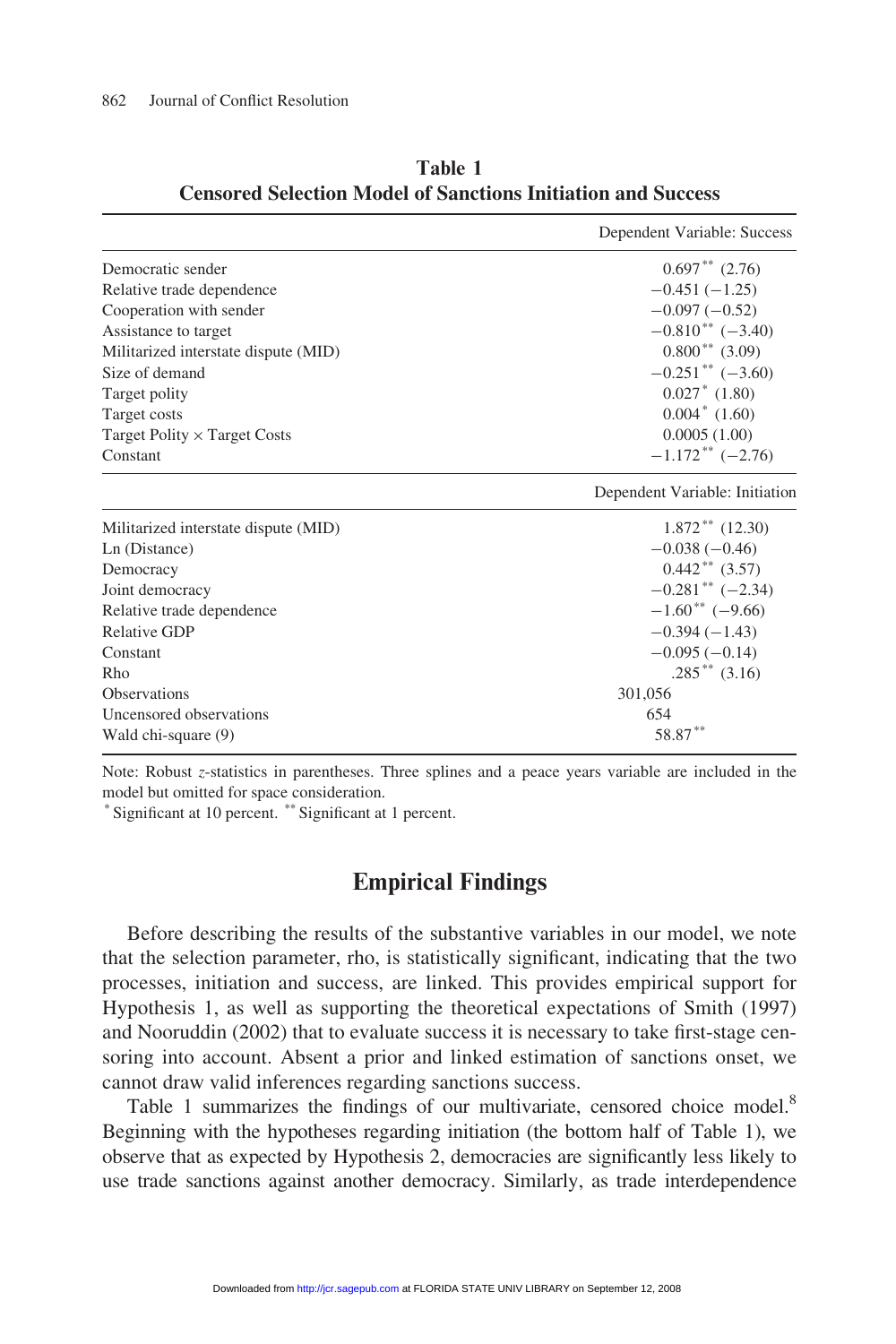between two states increases, coercion through sanctions is less likely to occur, supporting Hypothesis 3. These two findings support the logic of the political cost argument developed above. Trade interdependence, for instance, makes sanctions less likely because it increases the expected cost of sanctions to the initiator and the target. The findings on joint democracy and trade interdependence are also consistent with those reported by Lektzian and Souva (2003), specifically that dyads with one democracy are more likely to experience sanctions, but jointly democratic dyads are less likely to have sanctions. The only other significant variable in the initiation equation is MID, which is positive and significant, indicating that in general countries are more likely to use sanctions as a complement to militarized force rather than as a substitute.

The top half of Table 1 shows the results of our analysis of factors affecting the success of economic sanctions. We have argued that costly sanctions have different effects on democratic and nondemocratic states because of how they affect the winning coalition in each type of regime. In nondemocratic states, costly sanctions indicate that the sanctions are broad and not efficiently targeted against the small winning coalition characteristic of authoritarian regimes; as a result, costly sanctions should be less likely to succeed against nondemocratic targets (Hypothesis 4a). In democratic states, costly sanctions indicate that the winning coalition is experiencing economic punishment, and according to our theory, the regime should be more likely to yield when this happens (Hypothesis 4b). Because the effect of economic punishment depends on the target's regime type, an interaction of economic cost and target regime type is necessary, and substantive interpretation is easiest with a figure. Figure 1 shows that economically punishing sanctions have no statistically significant impact on nondemocratic targets yielding to pressure from sanctions, but economically costly sanctions against a democratic state increase the likelihood of policy change. The substantive effect in our model of increasing economic costs by one standard deviation against a democracy is to increase the probability of successful sanctions by 31 percent.<sup>9</sup> On the other hand, if the target is an autocracy, the substantive effect of the same one standard deviation increase in costs is to decrease the probability of success by about 3.5 percent. Indeed, as we see in Figure 1, the marginal effect of economic costs is insignificant for autocratic targets. Contrary to extant research, then, we find that the effect of cost is conditional on the target's regime type.

As a robustness check, we also ran our model using leadership change in the targeted country as the dependent variable. We obtained data on the change in leaders during sanctions from the Marinov (2005) replication data set. Marinov argued that if sanctions are to be effective they must weaken targeted leaders, and this should result in a greater likelihood of regime change during sanctions. He concludes that ''the leader of a government who comes under economic pressure in a given year is more likely to lose office than a leader who does not'' (p. 564). Regarding sanctions against democracies, Marinov found that ''pressure directed against democracies causes much more government instability'' (p. 573). However, contrary to his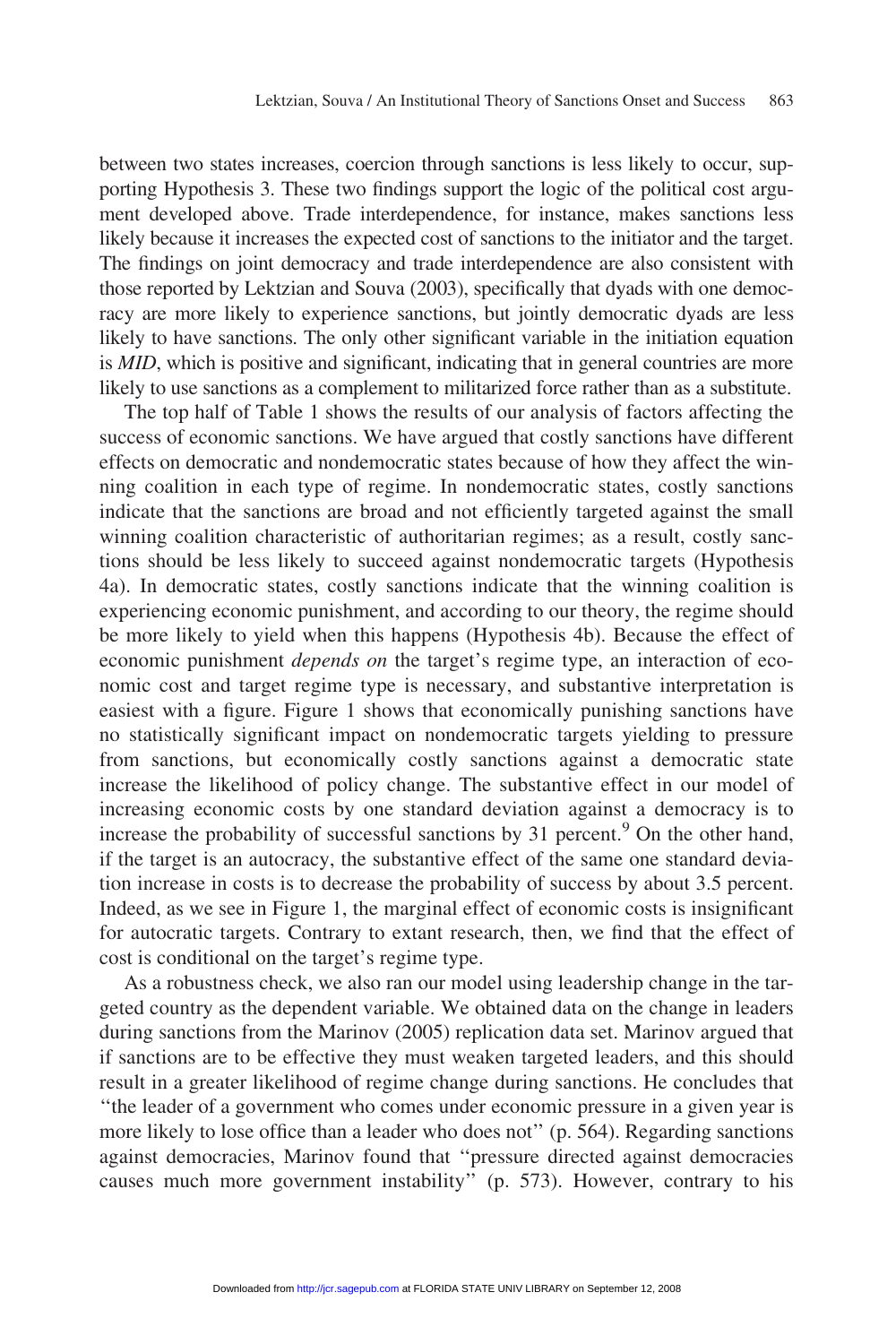

Figure 1 Impact of Cost Conditional on Target's Democracy Index (Dependent Variable: Policy Change)

expectations, he found increasing economic costs to have a generally positive yet statistically insignificant impact on destabilization. Figure 2 helps shed light on this unexpected finding while providing further empirical support for our conditional hypothesis. Upon closer inspection, cumulative costs do have a destabilizing effect on targeted leaders, as Marinov expected, but this effect only begins to reach statistical significance when the targeted government is not a strong autocracy.

To shed more light on the importance of these findings, we point to a few cases that illustrate the logic of the argument. With Hypothesis 4a, we argue that relatively low-cost sanctions are a proxy indicator for the directedness of the sanctions on the target's winning coalition. If the cost of sanctions is high, then the impact is likely to be broad and inefficiently applied, thereby affording autocratic leaders opportunities to collect rents from the sanctions and preserve their hold on office. In this way, autocrats are able to offset economic costs that are directed toward core members or supporters of the regime. The U.S. sanctions against the autocratic regime in Brazil in 1977, for example, were narrowly targeted and relatively successful. Similarly, the U.S. sanctions imposed against the autocratic leaders in Argentina in 1977 led to a change in policy. These sanctions had a small impact on the Argentinean economy, reducing GNP by only 0.1 percent, but because the majority of the costs were tied to losses in military aid and military equipment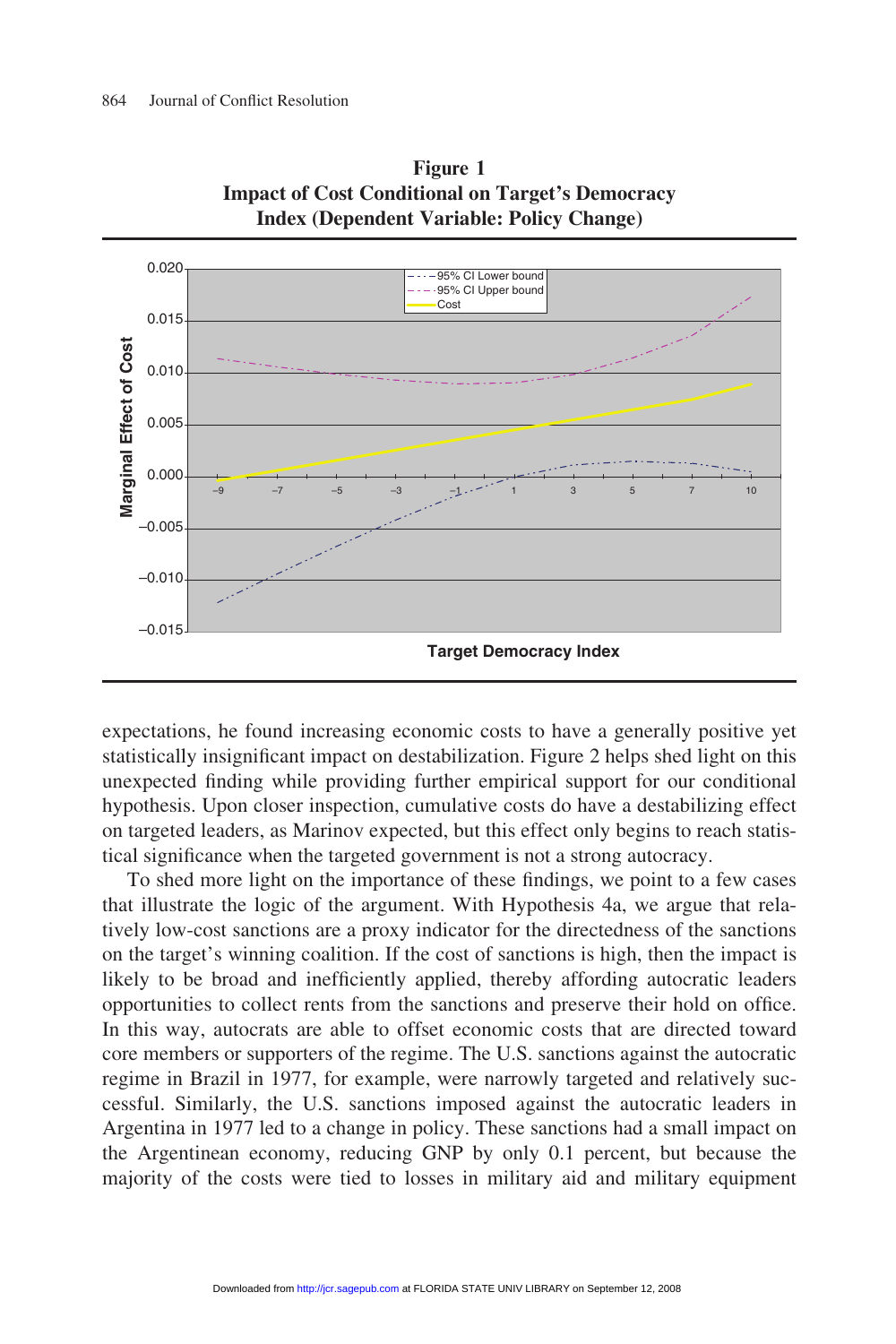



imports, the sanctions hurt the ruling elite. American sanctions on the Dominican Republic in the 1960s are another example of successfully coercing an autocratic regime. These sanctions targeted the ruling Trujillo family by imposing a 2 cent per pound entry fee on Dominican sugar. According to Kirshner (1997), sugar holdings accounted for approximately one-third of the total assets of the Trujillo family, and the loss of wealth as a result of the sanctions played a significant role in weakening his hold on power and his eventual assassination by Dominican business and military leaders holding grievances against Trujillo. In brief, contrary to conventional wisdom, sanctions can make autocratic leaders yield, but the key to success is usually not found in broadly increasing economic costs to the target economy. While the overall economic costs of sanctions to autocracies are generally higher, high overall costs are not a good predictor of successful sanctions against autocrats.

Equally important, we contend that sanctions against democratic states do not always succeed, for sometimes they do not impose enough punishment. The unsuccessful U.S. sanctions against democratic India in 1971 illustrate this type of case. Yet as summarized in Hypothesis 4b, increasing economic costs against democratic targets increases the probability of successful sanctions. Indonesia, for instance, successfully imposed broad sanctions against the Netherlands in 1957, over the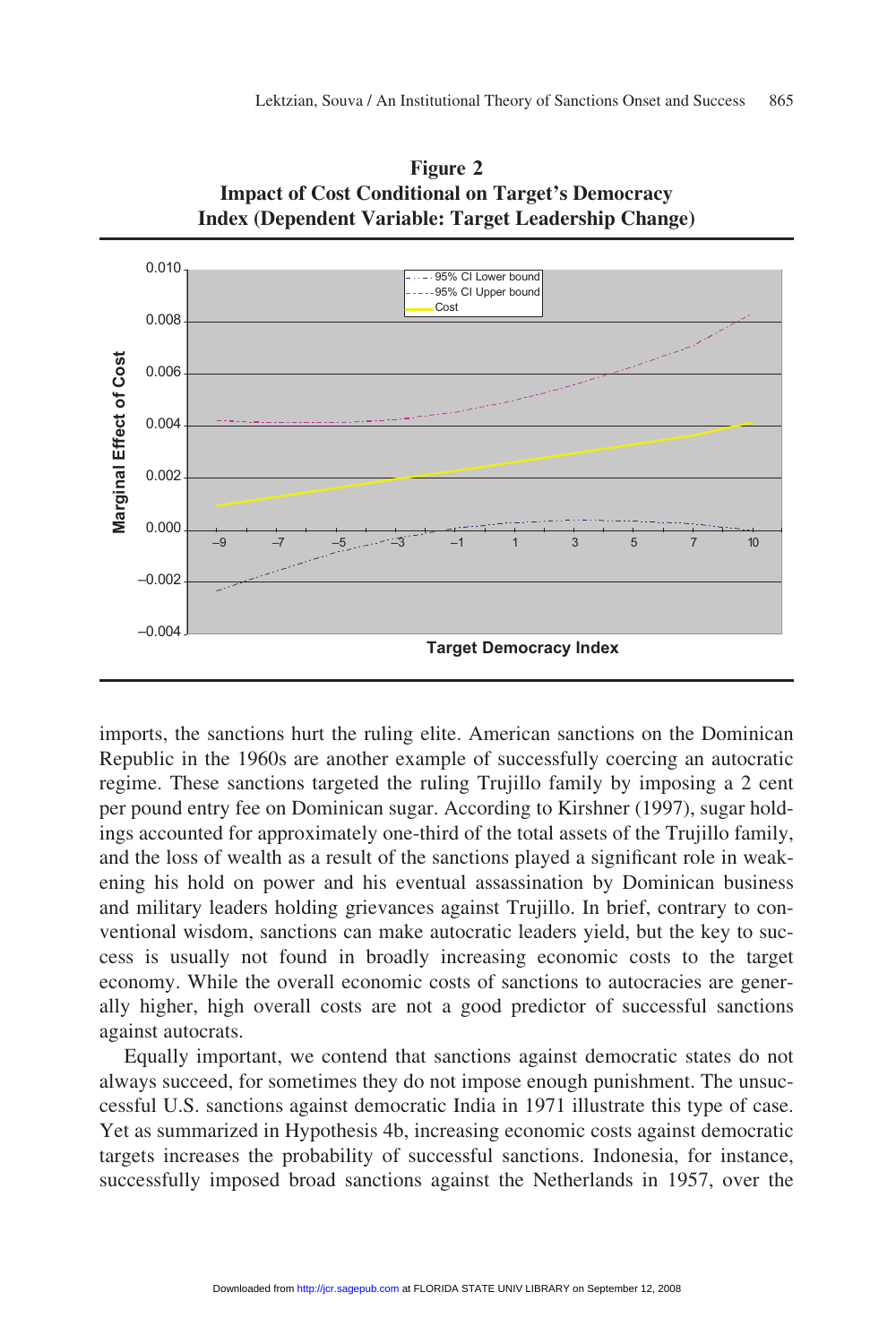independence of West Irian, with accumulated costs between 3 and 4 percent of the Dutch GNP. Given this large impact against a democracy, it is not surprising that the Dutch transferred control of West Irian to Indonesia in 1963 (Hufbauer, Schott, and Elliott 1990, 169).

In addition to a conditional relationship between the cost of sanctions and the target's regime type, our political cost theory leads us to expect that the size of the demand made of the target influences the likelihood of the target complying. Yielding to sanctions pressure alleviates the cost of the sanctions, but it also results in some political cost for the regime. As a result, greater demands decrease the likelihood of success (Hypothesis 5). This hypothesis is supported by the empirical analysis. As shown in Table 1, the coefficient on the demand variable is statistically significant and negative. Substantively, we see that holding other variables constant at their mean or mode and changing the demand from a minor demand made of an ally to a major demand made of an adversary produces a 66 percent decrease in the probability of sanctions eliciting a policy change. We also see a large substantive difference between trying to elicit a major policy change from a foe as opposed to a friend. Although we employ a different research design, consistent with Drezner (1999), we find that sanctions are about 20 percent less likely to achieve a major policy change from a foe than from a friend.

Finally, we note that support for the hypotheses occurs despite the inclusion of a number of alternative explanations. In light of findings and arguments in extant research, we control for the effects of multilateral sanctions, assistance to the target, the sender's regime type, the target's trade dependence, and the presence of companion military policies. As expected by all theories of sanctions success, assistance to the target by way of a ''black knight'' coming to its aid as an alternate trading partner reduces the likelihood of the target yielding. Similarly, when sanctions are accompanied by military force, the likelihood of the target yielding increases. Like Hart (2000), we also find that targets are more likely to yield to democratic senders than autocratic ones; despite the inclusion of appropriate control variables, this finding should be viewed with caution because of the large number of cases involving the United States. And we find that multilateral sanctions and the target's relative trade dependence have no impact on the likelihood of success. These latter two findings are inconsistent with the punishment argument but are supportive of the political cost logic advanced herein.

# Conclusion

Why do sanctions sometimes succeed, but often fail, to produce a policy change in the target? Extant research suggests that the answer is either that sanctions do not usually impose enough of a cost or, knowing that sanctions are imposed against non-democratic states, sanctions fail because nondemocracies are difficult to punish.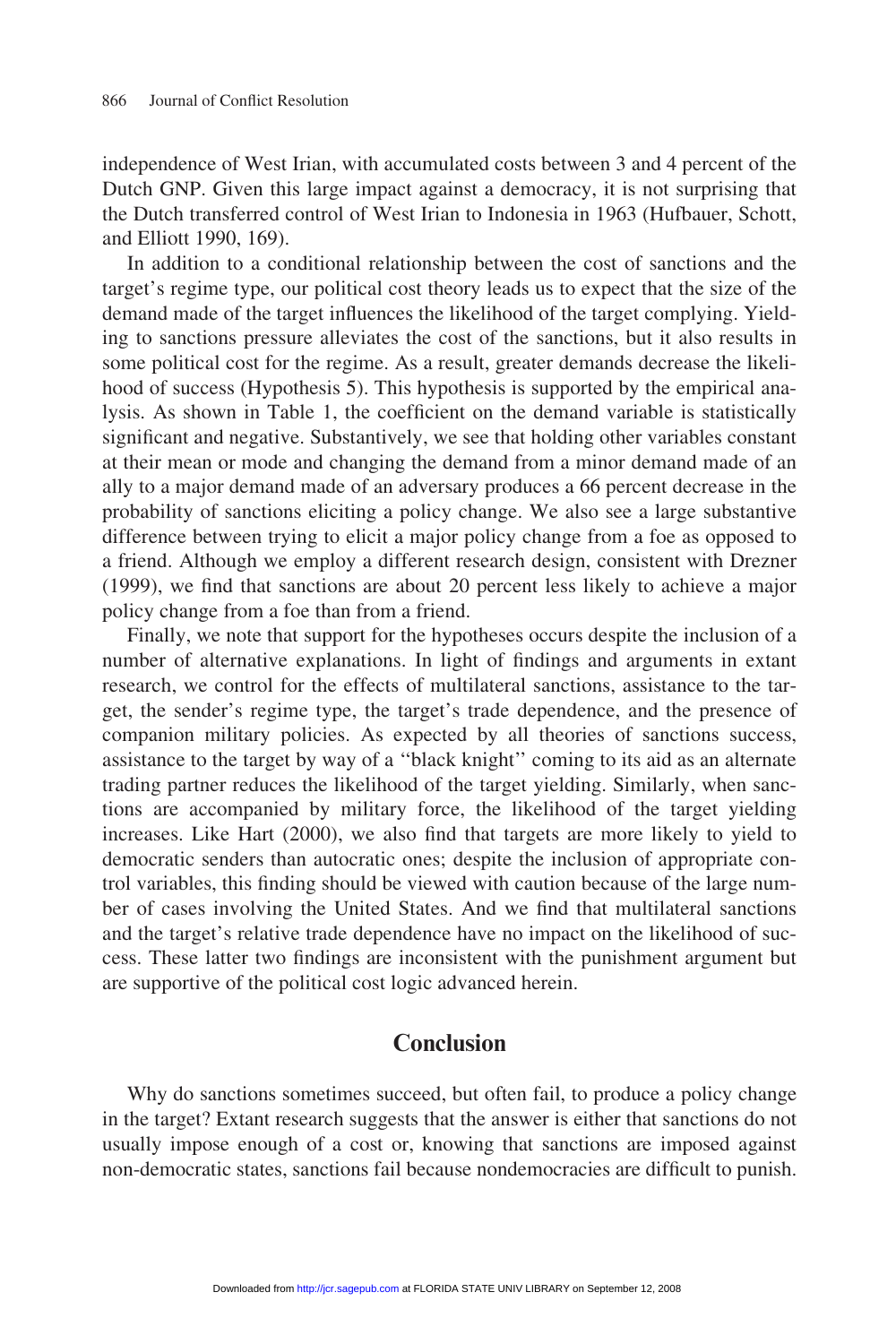The cost thesis, however, is unable to explain why there is variation in success given a high cost, while the democracy thesis does not explain why nondemocracies sometimes yield to sanctions.

We argue that to assess the effectiveness of sanctions it is necessary to take into account the process generating the use of sanctions. The set of observed sanctions cases is not random, and this has implications for evaluating the success of sanctions. In particular, sanctions are most likely to occur when a threat is credible but not perceived as too severe. Building on this logic, we argue that sanctions are most likely to occur between democratic senders and nondemocratic targets with relatively low levels of trade interdependence. The empirical analysis supports this argument. Why do sanctions ever succeed? Sanctions succeed when the initiator of sanctions is able to calibrate the sanctions such that most of the impact falls on the target's winning coalition.

More generally, we argue that the effect of economic punishment is conditional on a state's political institutions. In all cases, the key to sanctions success is to generate political costs for the target regime's winning coalition. Against democracies, one can target the winning coalition with relatively broad sanctions. Against nondemocracies, broad sanctions that impose significant costs on society allow nondemocratic leaders to extract more rents, thereby strengthening their political position and making them less likely to yield. As a result, the relationship between the cost of sanctions and regime type is conditional. Success against nondemocratic leaders is more likely to come from sanctions focused predominately on the leadership.

| variavit Dustriptions                   |                                                                                                                                                                                                                                             |  |  |
|-----------------------------------------|---------------------------------------------------------------------------------------------------------------------------------------------------------------------------------------------------------------------------------------------|--|--|
| Variable                                | Measure and Data Source                                                                                                                                                                                                                     |  |  |
| Result                                  | A case is coded as a success in the last year of sanctions if it receives<br>either a 3, "at least somewhat successful result," or 4, "completely suc-<br>cessful outcome," on the Hufbauer, Schott, and Elliott (1990) result<br>variable. |  |  |
| Democratic sender                       | Dummy variable equal to 1 if sender of sanctions has a Democracy minus<br>Autocracy index score of six or greater. Source: Polity IV, Marshall and<br>Jaggers $(2000)$ .                                                                    |  |  |
| Relative trade dependence               | Smaller trade dependence divided by larger trade dependence. Trade<br>dependence equals dyadic trade divided by GDP. Data from Gleditsch<br>$(2002)$ .                                                                                      |  |  |
| Cooperation with sender                 | Equals 1 if more than one state cooperated with the sender. Data from Huf-<br>bauer, Schott, and Elliott (1990).                                                                                                                            |  |  |
| Assistance to target                    | Equals 1 if other states cooperated with the target. Data from Hufbauer,<br>Schott, and Elliott (1990).                                                                                                                                     |  |  |
| Militarized interstate<br>dispute (MID) | Dummy variable equal to 1 if a new MID occurs in the dyad in that year.<br>Data from MID 3.1 (Ghosn, Palmer, and Bremer 2004) as generated by<br>EUGene.                                                                                    |  |  |

Appendix A Variable Descriptions

(Continued)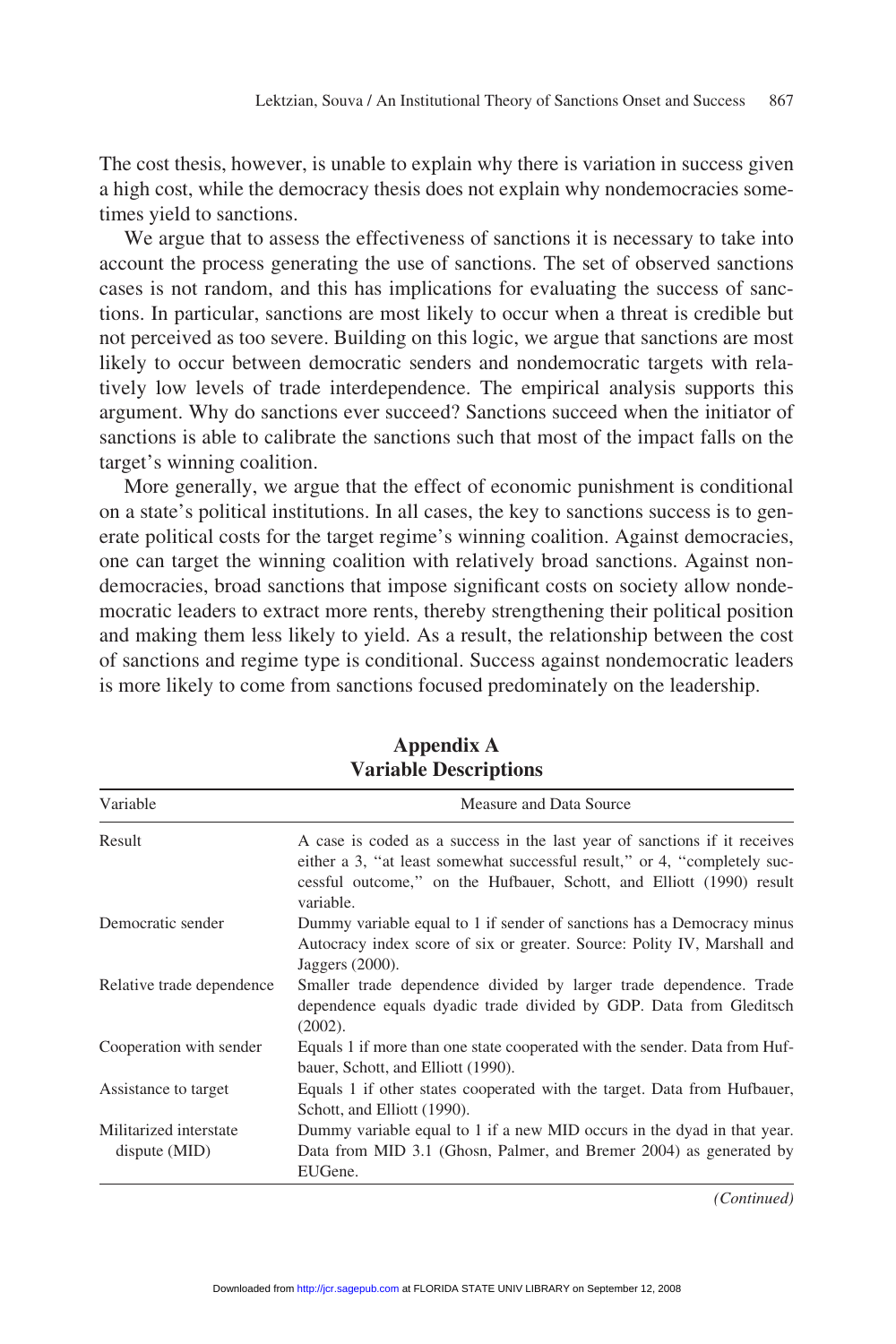| Variable            | Measure and Data Source                                                                                                                                                                                                                                                                                                                                                                                                     |
|---------------------|-----------------------------------------------------------------------------------------------------------------------------------------------------------------------------------------------------------------------------------------------------------------------------------------------------------------------------------------------------------------------------------------------------------------------------|
| Size of demand      | Major demand multiplied by prior relations. Major demand equals 1 if the<br>demand is government destabilization, disrupting a minor military adven-<br>ture, impairing the military potential of a country, or changing a target<br>country's policies in a major way. Prior relations equals 1 if the relation-<br>ship was friendly, 2 if neutral, 3 if antagonistic. Data from Hufbauer,<br>Schott, and Elliott (1990). |
| Target polity       | Democracy minus autocracy index score for the target of sanctions.<br>Source: Polity IV, Marshall and Jaggers (2000).                                                                                                                                                                                                                                                                                                       |
| Target costs        | Cumulative annual cost to target as percentage of GNP. Data from Huf-<br>bauer, Schott, and Elliott (1990).                                                                                                                                                                                                                                                                                                                 |
|                     | Target Polity $\times$ Target Costs Multiplicative interaction term of target polity and target costs.                                                                                                                                                                                                                                                                                                                      |
| <b>Sanctions</b>    | Cases of sanctions are determined using Hufbauer, Schott, and Elliott's<br>(1990) sanctions data set. Multiple sanctions are disaggregated as<br>described on page 15.                                                                                                                                                                                                                                                      |
| Distance            | Natural log of the capital-to-capital distance. Data generated from<br>EUGene.                                                                                                                                                                                                                                                                                                                                              |
| Joint democracy     | Dummy variable equal to 1 if both states in the dyad have democracy<br>minus autocracy index score of six or greater. Source: Polity IV, Marshall<br>and Jaggers (2000).                                                                                                                                                                                                                                                    |
| <b>Relative GDP</b> | Smaller state's GDP divided by larger state's GDP. Data from Gleditsch<br>$(2002)$ .                                                                                                                                                                                                                                                                                                                                        |
| Peace years         | The number of years since the states in the dyad last experienced eco-<br>nomic sanctions.                                                                                                                                                                                                                                                                                                                                  |
| <b>Splines</b>      | Cubic spline variables generated following Beck, Katz, and Tucker<br>(1998).                                                                                                                                                                                                                                                                                                                                                |

# Appendix A (Continued)

| <b>Summary Statistics</b>                        |           |         |                   |     |  |  |  |
|--------------------------------------------------|-----------|---------|-------------------|-----|--|--|--|
| Dependent Variable: Success ( $N = 654$ )        | Mean      | SD      | Min               | Max |  |  |  |
| Result                                           | 0.078     | 0.268   | $\Omega$          |     |  |  |  |
| Democratic sender                                | 0.751     | 0.433   | $\Omega$          |     |  |  |  |
| Relative trade dependence                        | 0.787     | 0.260   | 0.014             |     |  |  |  |
| Cooperation with sender                          | 0.630     | 0.483   | $\Omega$          |     |  |  |  |
| Assistance to target                             | 0.488     | 0.500   | $\mathbf{\Omega}$ |     |  |  |  |
| Militarized interstate dispute (MID)             | 0.291     | 0.454   |                   |     |  |  |  |
| Size of demand                                   | 3.750     | 1.648   |                   | 6   |  |  |  |
| Target polity                                    | $-4.470$  | 5.938   | $-9$              | 10  |  |  |  |
| Target costs                                     | 11.122    | 28.165  | $-77$             | 182 |  |  |  |
| Target Polity $\times$ Target Costs              | $-56.906$ | 187.977 | $-924$            | 728 |  |  |  |
| Dependent Variable: Initiation ( $N = 301,056$ ) | Mean      | SD      | Min               | Max |  |  |  |
| Sanction                                         | 0.002     | 0.047   | $\Omega$          |     |  |  |  |
| Militarized interstate dispute (MID)             | 0.006     | 0.076   |                   |     |  |  |  |

# Appendix B Summary Statistics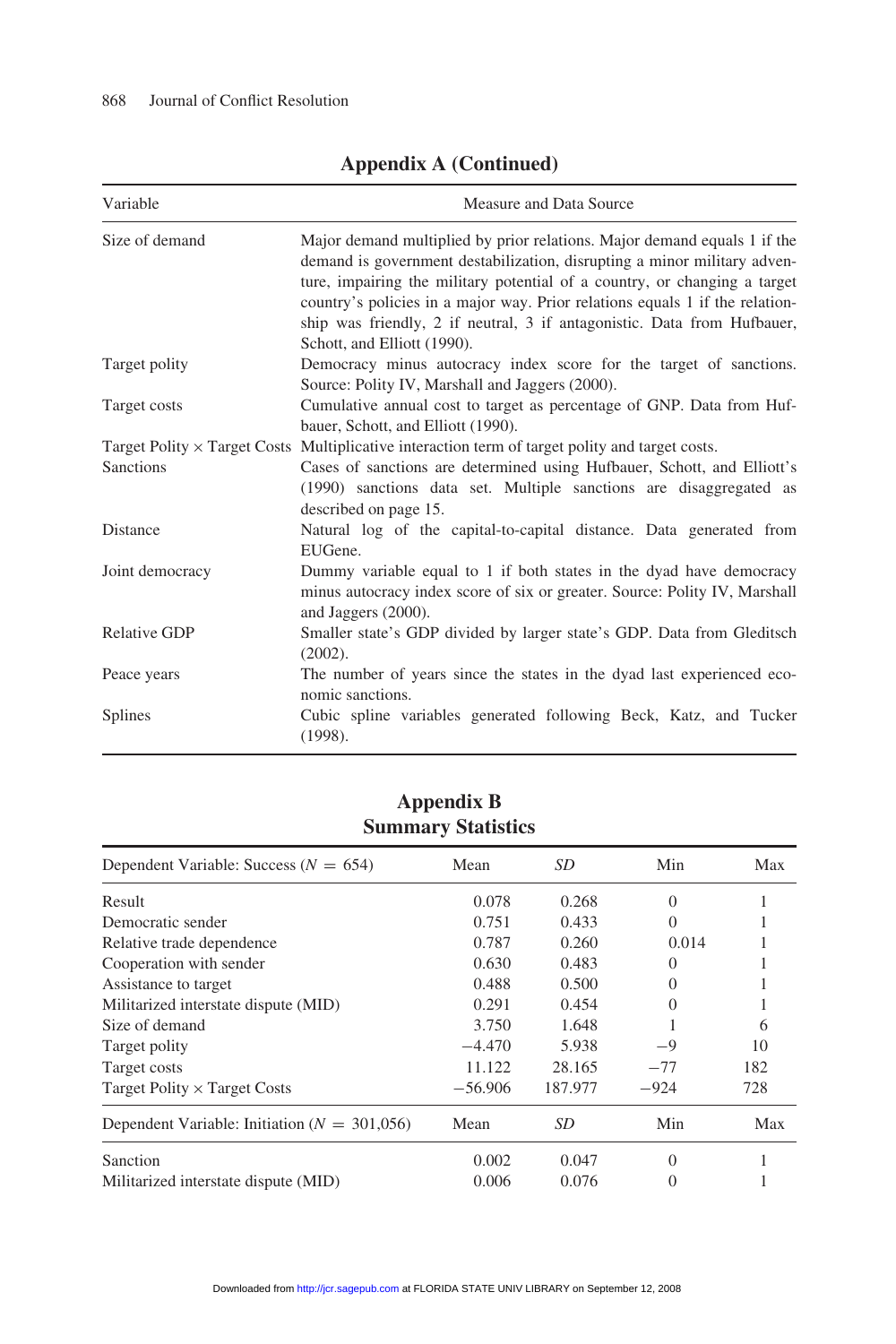| Ln (Distance)                | 8.239          | 0.781          | 1.609                | 9.421    |
|------------------------------|----------------|----------------|----------------------|----------|
| Democracy<br>Joint democracy | 0.499<br>0.085 | 0.500<br>0.279 | $\Omega$<br>$\Omega$ |          |
| Relative trade dependence    | 0.941          | 0.142          | 0.014                |          |
| Relative GDP                 | 0.275          | 0.273          | 0.00007              | 0.999    |
| Peace years                  | 17.080         | 10.882         | 0                    | 42       |
| Spline1                      | $-4.092.678$   | 4.407.043      | $-16,848$            | $\Omega$ |
| Spline <sub>2</sub>          | $-5,776.89$    | 7,028.787      | $-27,440$            | $\Omega$ |
| Spline3                      | $-4,853.337$   | 6.527.994      | $-26,657$            | $\Omega$ |

Note: Observations are calculated for each variable within sample for Table 1.

# **Notes**

1. Nooruddin (2002) is the only exception, and he also uses a censored selection model.

2. Specifically, we employ Stata's heckprob command.

3. Specifically, we use the ''polity2'' variable from the Polity IV data.

4. While this operationalization of cost accounts for the cumulative effect of economic pressure applied over time, it is conservative in that it does not compute reductions in growth rates compounded over time.

5. Measuring first-stage interdependence as the weak link of dyadic trade divided by gross domestic product and second stage interdependence as the target's trade divided by gross domestic product does not affect the results.

6. Capital-to-capital distance data is generated using EUGene (version 3.1; Bennett and Stam 2000).

7. The militarized interstate dispute (MID) data was generated using EUGene (version 3.1; Bennett and Stam 2000).

8. Appendix B provides summary statistics within sample for all variables appearing in Table 1.

9. In calculating these changes in predicted probabilities, all other variables were held at their mean or modal value.

# **References**

Allen, Susan Hannah. 2005. The determinants of economic sanctions success and failure. International Interactions 31:117-38.

Askari, Hossein, John Forrer, Hildy Teegen, and Jiawen Yang. 2003. Economic sanctions: Examining their philosophy and efficacy. Westport, CT: Praeger.

Baldwin, David A. 1985. Economic statecraft. Princeton, NJ: Princeton University Press.

Barber, James. 1979. Economic sanctions as a policy instrument. International Affairs 55:367-84.

Beck, Nathaniel, Jonathan Katz, and Richard Tucker. 1998. Taking time seriously in binary time-seriescross-section analysis. American Journal of Political Science 42 (4): 1260-88.

Bennett, D. Scott, and Alan C. Stam. 2000. *EUGene:* A conceptual manual. *International Interactions* 26:179-204.

Bergeijk, Peter van, and Charles van Marrewijk. 1995. Why do sanctions need time to work? Economic Modeling 12 (2): 75-86.

Bolks, Sean, and Dina Al-Sowayel. 2000. How long do economic sanctions last? Examining the sanctioning process through duration. Political Research Quarterly 53 (2): 241-65.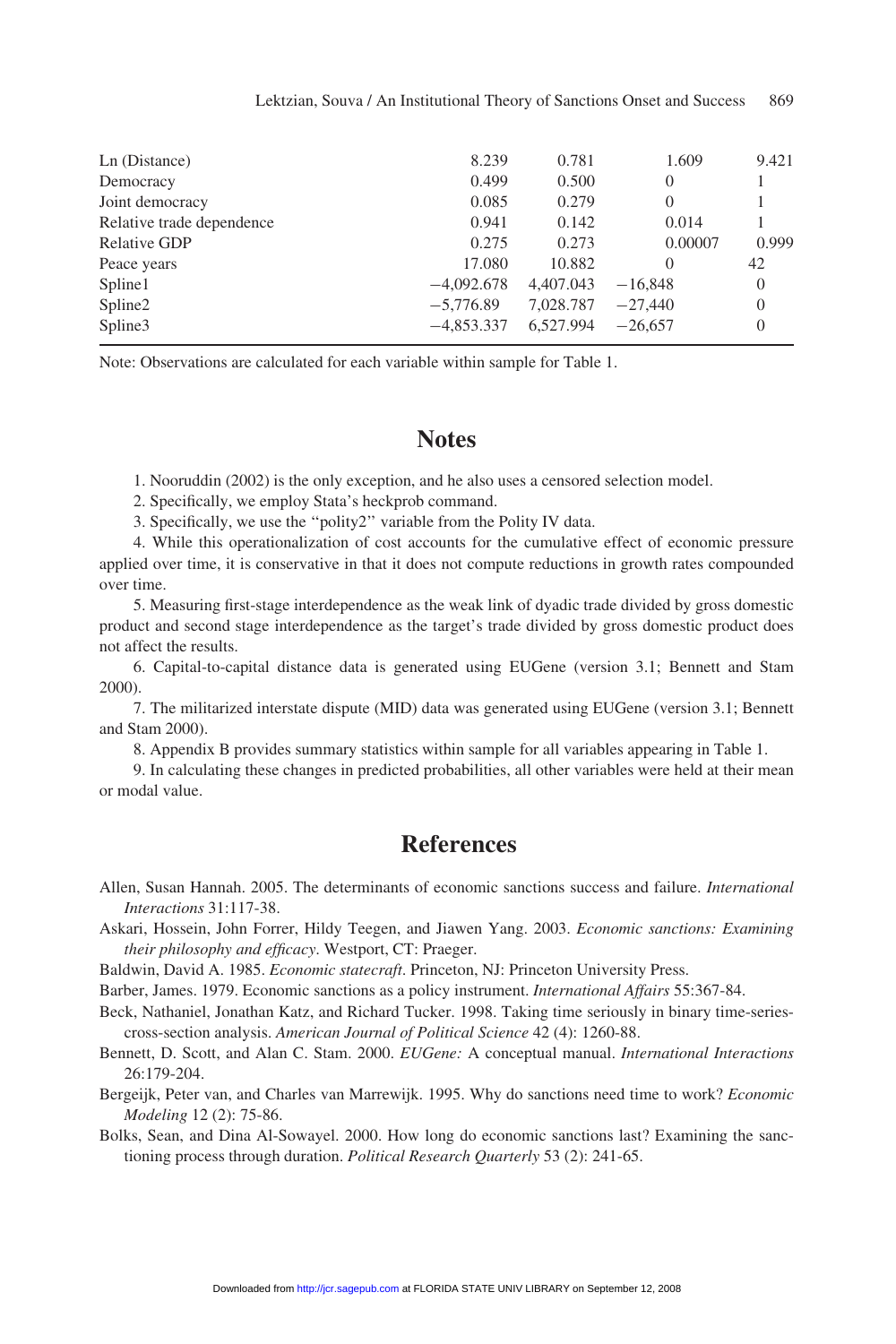- Bonetti, Shane. 1997. A test of the public choice theory of economic sanctions. Applied Economics Letters 4:729-32.
- Brooks, Risa. 2002. Sanctions and regime type: What works, and when? Security Studies 11 (4): 1-50.
- Bueno de Mesquita, Bruce, and Hilton L. Root. 2000. Governing for prosperity. New Haven, CT: Yale University Press.
- Bueno de Mesquita, Bruce, James Morrow, Randolph Siverson, and Alastair Smith. 1999. An institutional explanation of the democratic peace. American Political Science Review 93 (4): 791-807.
- Colaresi, Michael. 2004. When doves cry: International rivalry, unreciprocated cooperation, and leadership turnover. American Journal of Political Science 48 (3): 555-70.
- Dashti-Gibson, Jaleh, Patricia Davis, and Benjamin Radcliff. 1997. On the determinants of the success of economic sanctions: An empirical analysis. American Journal of Political Science 41:608-18.
- Dorussen, Han, and Jongryn Mo. 2001. Ending economic sanctions: Audience costs and rent-seeking as commitment strategies. Journal of Conflict Resolution 45 (4): 395-426.

Doxey, Margaret P. 1971. Economic sanctions and international enforcement. London: Macmillan.

Drezner, Daniel. 1998. Serious about sanctions. The National Interest 98 (Fall): 66-74.

———. 1999. The sanctions paradox: Economic statecraft and international relations. New York: Cambridge University Press.

- Drury, Alfred Cooper. 1998. Revisiting economic sanctions reconsidered. Journal of Peace Research 35:497-509.
- Elliott, Kimberly Ann. 1997. Corruption as an international policy problem: Overview and recommendations. In Corruption and the global economy, ed. Kimberly Ann Elliott, 175-233. Washington, DC: Institute for International Economics.

Galtung, Johan. 1967. On the effects of international economic sanctions: With examples from the case of Rhodesia. World Politics 19:378-416.

Ghosn, Faten, Glenn Palmer, and Stuart Bremer. 2004. The Militarized Interstate Dispute data sets, version 3.0: Procedures, coding rules and description. Conflict Management and Peace Science 21 (2): 133-54.

Gleditsch, Kristian. 2002. Expanded trade and GDP data. Journal of Conflict Resolution 46 (5): 712-24.

Haass, Richard. 1998. Economic sanctions: Too much of a bad thing. Policy Brief Series 34. Washington, DC: Brookings Institution. http://www.brookings.edu/es/policy/policy.html.

- Hart, Robert A. 2000. Democracy and the successful use of economic sanctions. Political Research Quarterly 53 (2): 267-84.
- Hovi, Jon. 1998. Games, threats and treaties: Understanding commitments in international relations. London: Pinter.
- Hovi, Jon, Robert Huseby, and Detlef Sprinz. 2005. When do (imposed) economic sanctions work? World Politics 57:479-99.
- Hufbauer, Gary Clyde, Jeffrey J. Schott, and Kimberly Ann Elliott. 1985. Economic sanctions reconsidered: History and current policy. Washington, DC: Institute for International Economics.

-. 1990. Economic sanctions reconsidered: History and current policy. Washington, DC: Institute for International Economics.

Kaempfer, William H., and Anton D. Lowenberg. 1988. The theory of international economic sanctions: A public choice approach. American Economic Review 78:786-93.

———. 1992. International economic sanctions: A public choice perspective. Boulder, CO: Westview.

———. 1999. Unilateral versus multilateral international sanctions: A public choice perspective. International Studies Quarterly 43:37-58.

- 2000. A public choice analysis of the political economy of international sanctions. In Sanctions as economic statecraft, ed. Steve Chan and A. Cooper Drury. New York: St. Martin's.

- Kaempfer, William H., Anton D. Lowenberg, and William Mertens. 2004. International economic sanctions against a dictator. Economics and Politics 16:29-51.
- Kirshner, Jonathan. 1997. The microfoundations of economic sanctions. Security Studies 6 (3): 32-64.